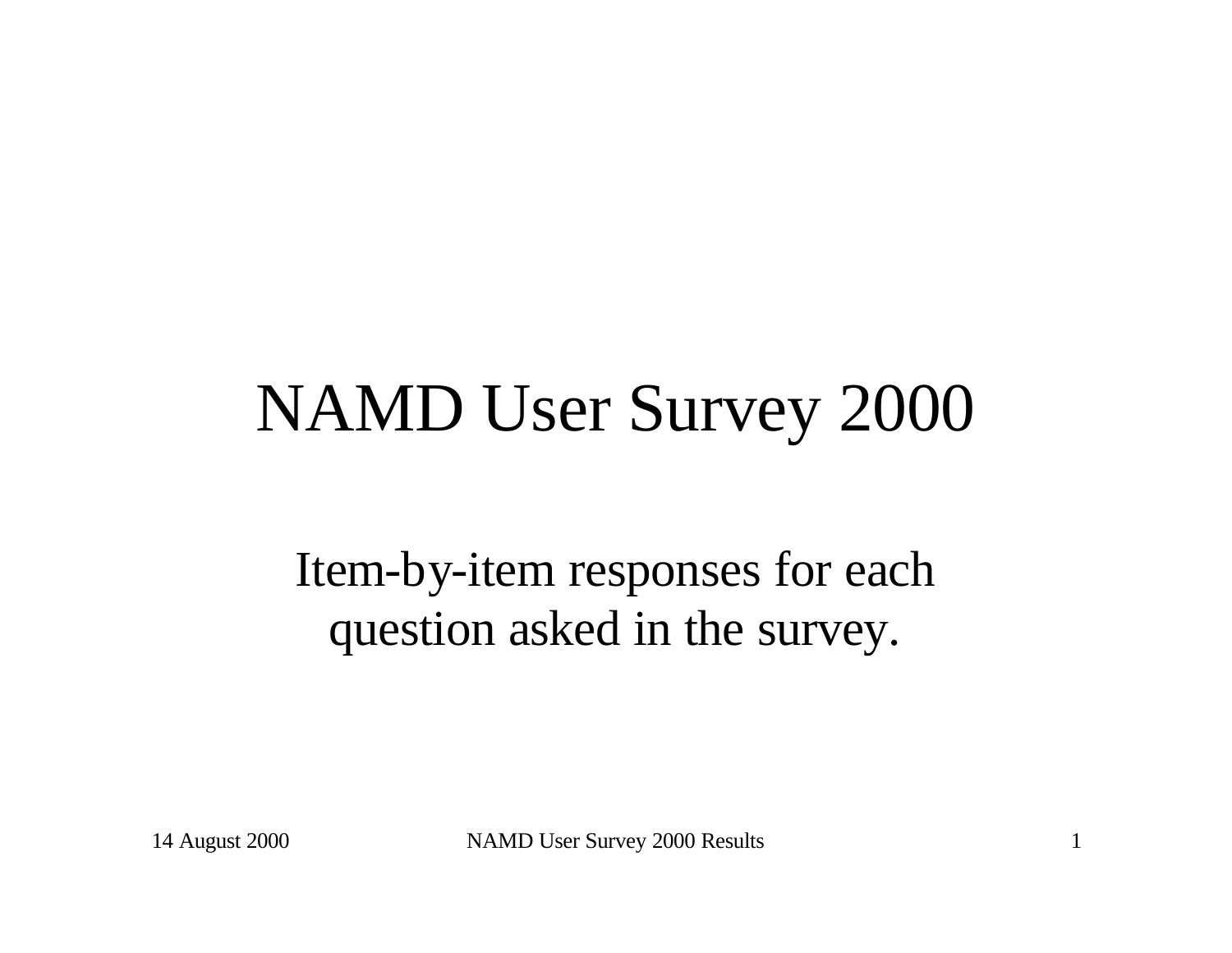## Q. 2: Affiliation



#### **Affiliation**

|       |            |           |         |                      | Cumulative |
|-------|------------|-----------|---------|----------------------|------------|
|       |            | Frequency | Percent | <b>Valid Percent</b> | Percent    |
| Valid | academic   | 87        | 79.8    | 79.8                 | 79.8       |
|       | government |           | 6.4     | 6.4                  | 86.2       |
|       | industrial | 10        | 9.2     | 9.2                  | 95.4       |
|       | other      | 5         | 4.6     | 4.6                  | 100.0      |
|       | Total      | 109       | 100.0   | 100.0                |            |

•Answer options: Academic, government, industrial, other

#### **Statistics**

| Valid |         | 109 |
|-------|---------|-----|
|       | Missina |     |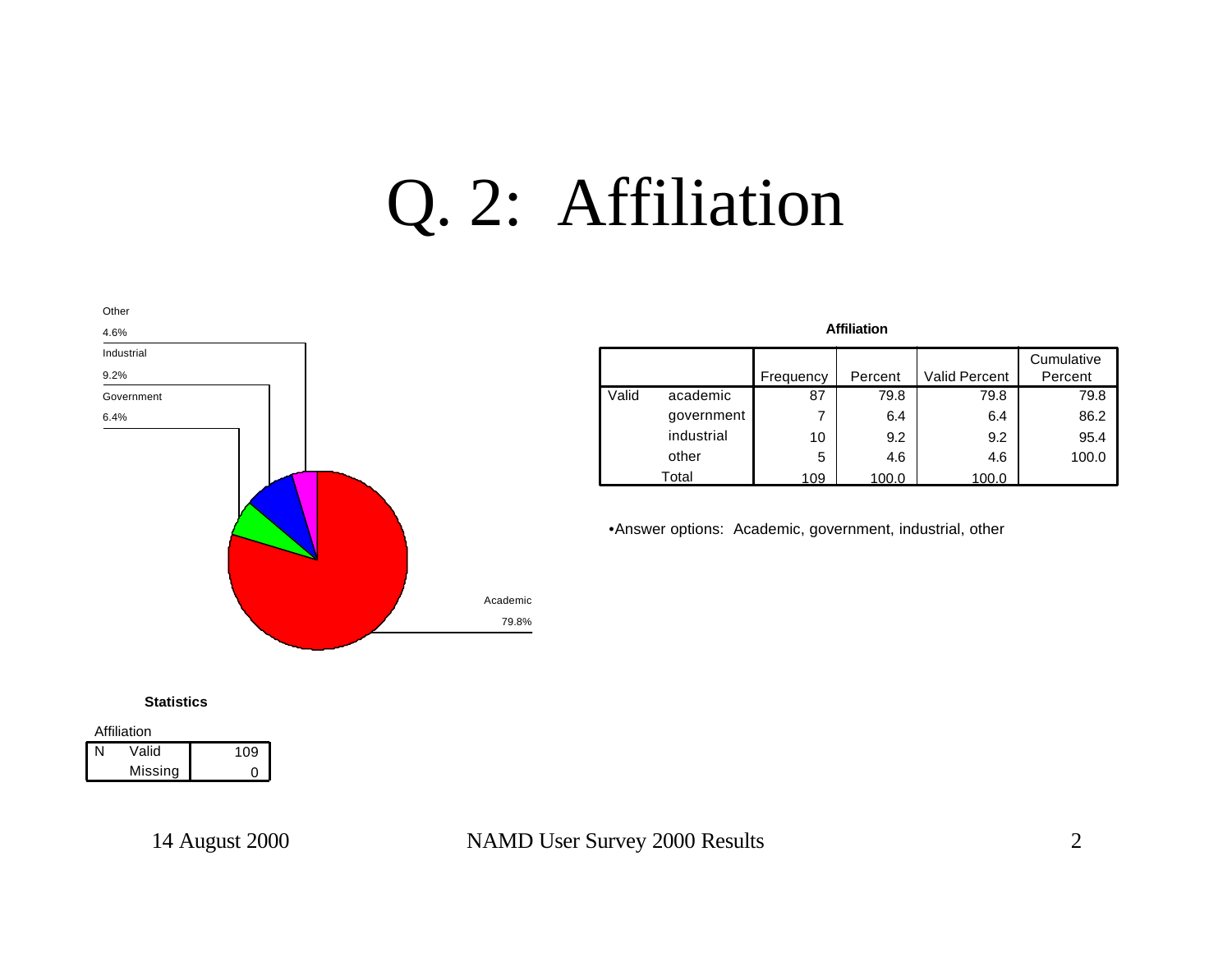# Q. 3: My level of expertise with molecular modeling is . . .

Valid

Total

Very low Low Moderate High Very high **Total** 

Missing System



Coding: Very low=1, low=2, moderate=3, high=4, very high=5

14 August 2000 NAMD User Survey 2000 Results 3

**Expertise**

Frequency Percent Valid Percent

3 2.8 109 100.0

10 9.2 9.4 9.4 29 26.6 27.4 36.8 32 29.4 30.2 67.0 21 19.3 19.8 86.8 14 12.8 13.2 100.0

106 97.2 100.0

**Cumulative** Percent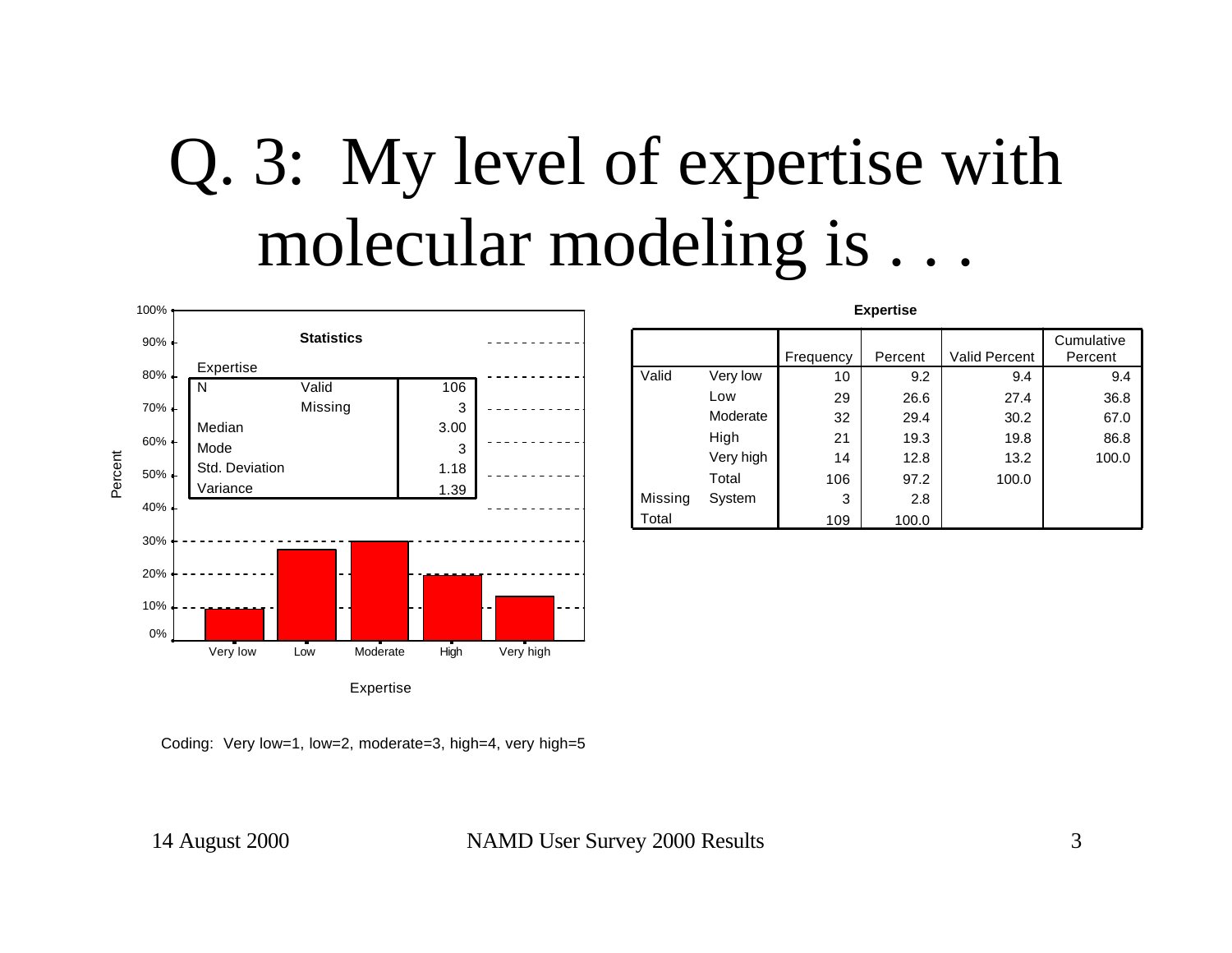# Q. 4: The work I do is funded (at least partially) by NIH



#### **NIH Funded**

|       |       | Frequency | Percent | <b>Valid Percent</b> | Cumulative<br>Percent |
|-------|-------|-----------|---------|----------------------|-----------------------|
| Valid | No    | 97        | 89.0    | 89.0                 | 89.0                  |
|       | Yes   | 12        | 11.0    | 11.0                 | 100.0                 |
|       | Total | 109       | 100.0   | 100.0                |                       |

Answer options: Yes, no

#### **Statistics**

| NIH Funded |
|------------|
|------------|

| Valid   | 109 |
|---------|-----|
| Missing |     |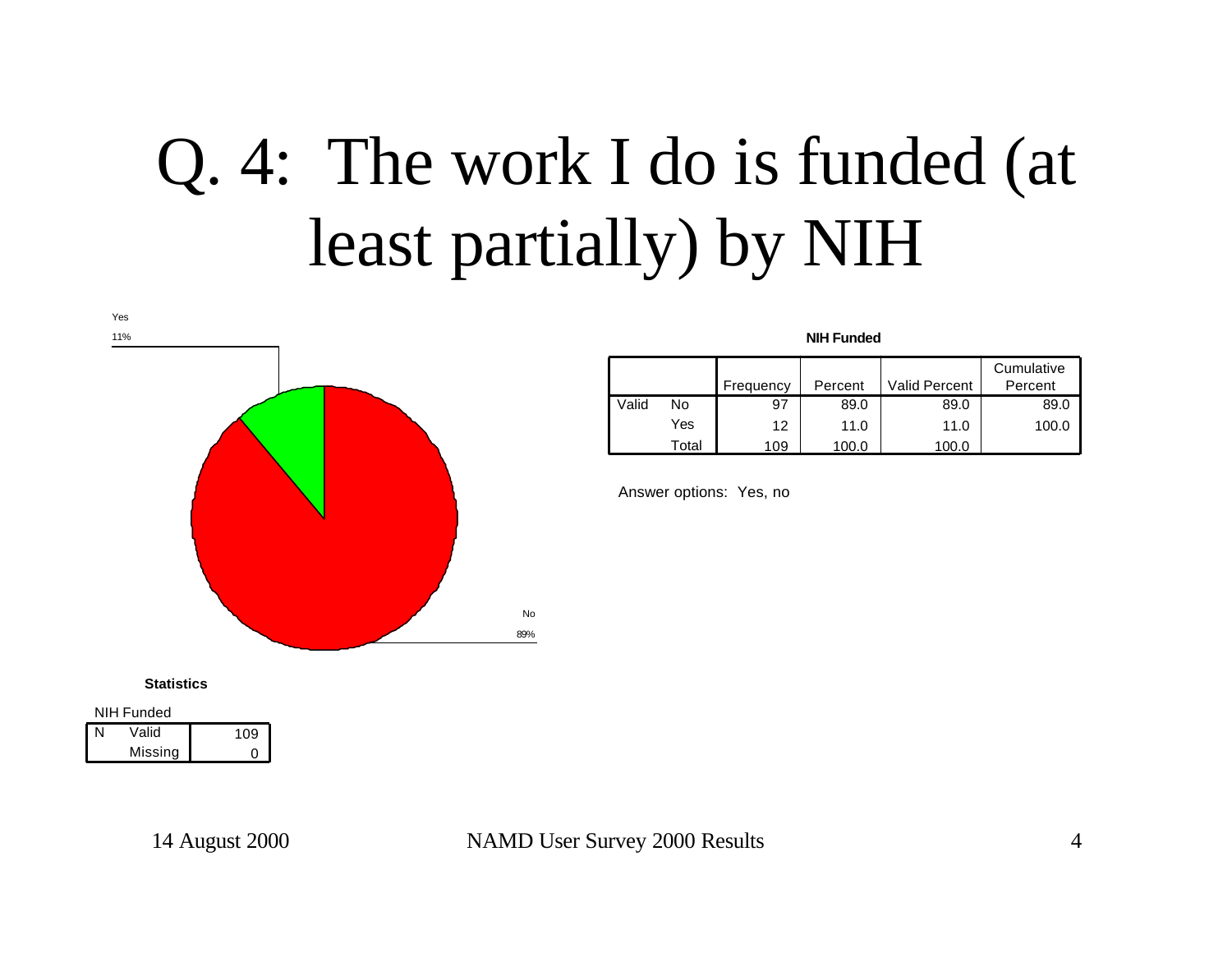# Q. 5: I primarily use NAMD on ...



|         |                  |           |         |                      | Cumulative |
|---------|------------------|-----------|---------|----------------------|------------|
|         |                  | Frequency | Percent | <b>Valid Percent</b> | Percent    |
| Valid   | AIX-RS6000       | 4         | 3.7     | 3.8                  | 3.8        |
|         | HP-UX            | 2         | 1.8     | 1.9                  | 5.7        |
|         | Linux-i686       | 69        | 63.3    | 65.1                 | 70.8       |
|         | Origin2000       | 24        | 22.0    | 22.6                 | 93.4       |
|         | Solaris-Sparc    | 5         | 4.6     | 4.7                  | 98.1       |
|         | T <sub>3</sub> E | 1         | .9      | .9                   | 99.1       |
|         | Tru64-Alpha      | 1         | .9      | .9                   | 100.0      |
|         | Total            | 106       | 97.2    | 100.0                |            |
| Missing |                  | 3         | 2.8     |                      |            |
| Total   |                  | 109       | 100.0   |                      |            |

**Platform**

Answer options: AIX-RS6000, AIX-SP, HP-UX, Linux-i686, Origin2000, Solaris-Sparc, T3E, Tru64-Alpha

**Statistics**

| Platform |         |     |  |  |
|----------|---------|-----|--|--|
|          | Valid   | 106 |  |  |
|          | Missing |     |  |  |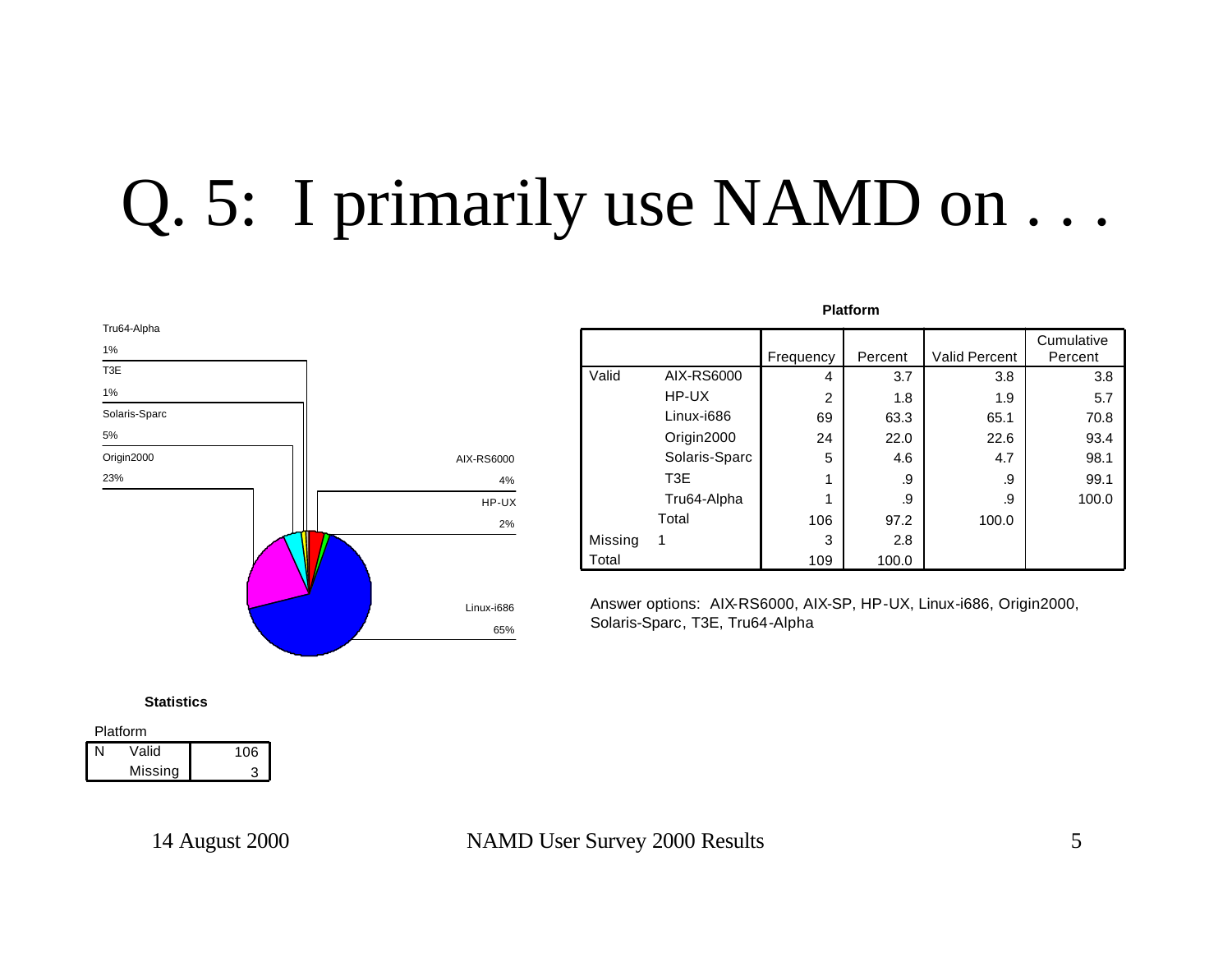# Q. 6: I use NAMD primarily for . . .



|       | <b>Primary Use</b> |           |         |               |                       |  |  |
|-------|--------------------|-----------|---------|---------------|-----------------------|--|--|
|       |                    | Frequency | Percent | Valid Percent | Cumulative<br>Percent |  |  |
| Valid | personal           | 17        | 15.6    | 15.6          | 15.6                  |  |  |
|       | research           | 87        | 79.8    | 79.8          | 95.4                  |  |  |
|       | teaching           | 5         | 4.6     | 4.6           | 100.0                 |  |  |
|       | Total              | 109       | 100.0   | 100.0         |                       |  |  |

Answer options: Research, teaching, commerce, personal

#### **Statistics**

| <b>Primary Use</b> |  |
|--------------------|--|
| $11 - 11 - 1$      |  |

| NI | Valid   | 109 |
|----|---------|-----|
|    | Missing |     |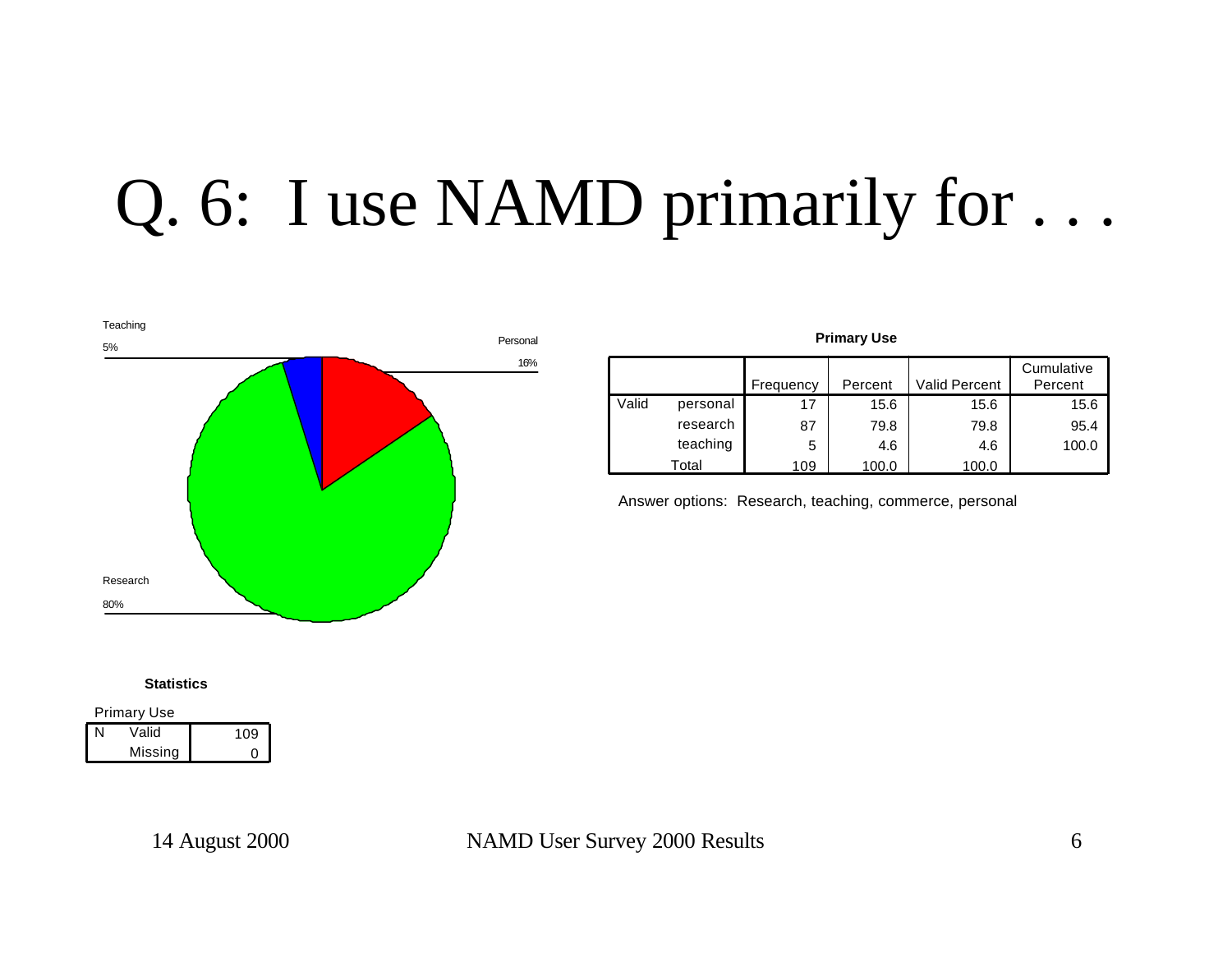# Q. 7: The number of people using NAMD at my site is...



#### **Number Of Users**

|       |           | Frequency | Percent | <b>Valid Percent</b> | Cumulative<br>Percent |
|-------|-----------|-----------|---------|----------------------|-----------------------|
| Valid |           | 68        | 62.4    | 62.4                 | 62.4                  |
|       | 2-4       | 33        | 30.3    | 30.3                 | 92.7                  |
|       | $5 - 10$  | 6         | 5.5     | 5.5                  | 98.2                  |
|       | $11 - 20$ |           | .9      | .9                   | 99.1                  |
|       | $21+$     |           | .9      | .9                   | 100.0                 |
|       | Total     | 109       | 100.0   | 100.0                |                       |

Answer options: 1, 2-4, 5-10, 11-20, 21 or more

**Statistics**

Number Of Users

| Valid   | 109 |
|---------|-----|
| Missina |     |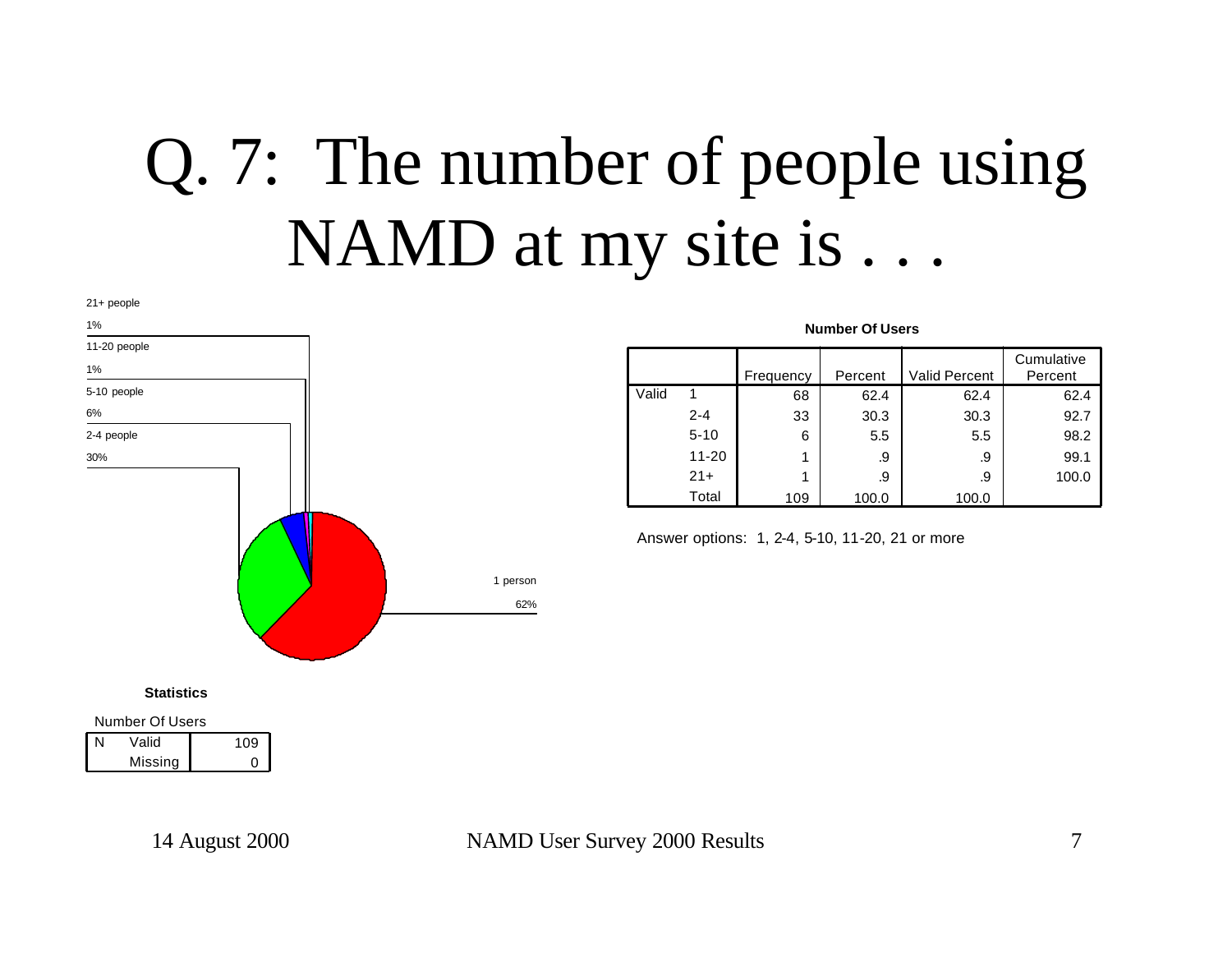### Q. 8a: Meets my needs



|         |                   | Frequency | Percent | Valid Percent | Cumulative<br>Percent |
|---------|-------------------|-----------|---------|---------------|-----------------------|
| Valid   | Strongly disagree | 4         | 3.7     | 3.8           | 3.8                   |
|         | <b>Disagree</b>   | 7         | 6.4     | 6.7           | 10.5                  |
|         | Unsure            | 48        | 44.0    | 45.7          | 56.2                  |
|         | Agree             | 28        | 25.7    | 26.7          | 82.9                  |
|         | Strongly agree    | 18        | 16.5    | 17.1          | 100.0                 |
|         | Total             | 105       | 96.3    | 100.0         |                       |
| Missing | System            | 4         | 3.7     |               |                       |
| Total   |                   | 109       | 100.0   |               |                       |

**Use Because Meets Needs**

Question stem for question 8: I use NAMD because it . . .

Use Because Meets Needs

Coding: Strongly disagree=1, disagree=2, unsure=3, agree=4, strongly agree=5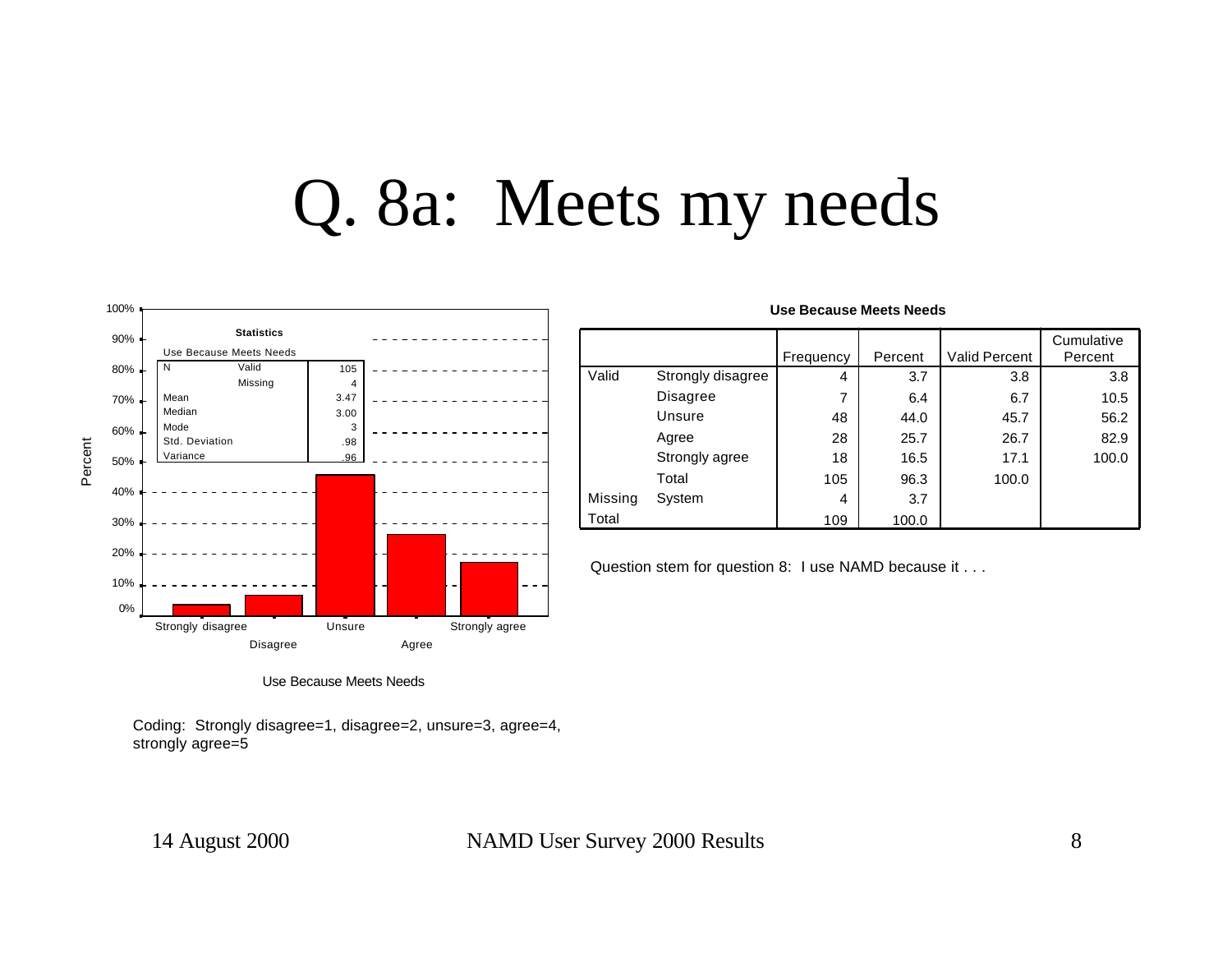## Q. 8b: Is free



#### Use Because Free

Coding: Strongly disagree=1, disagree=2, unsure=3, agree=4, strongly agree=5

|         |                   | Frequency | Percent | <b>Valid Percent</b> | Cumulative<br>Percent |
|---------|-------------------|-----------|---------|----------------------|-----------------------|
| Valid   | Strongly disagree | 2         | 1.8     | 1.9                  | 1.9                   |
|         | Disagree          | 3         | 2.8     | 2.8                  | 4.7                   |
|         | Unsure            | 14        | 12.8    | 13.2                 | 17.9                  |
|         | Agree             | 21        | 19.3    | 19.8                 | 37.7                  |
|         | Strongly agree    | 66        | 60.6    | 62.3                 | 100.0                 |
|         | Total             | 106       | 97.2    | 100.0                |                       |
| Missing | System            | 3         | 2.8     |                      |                       |
| Total   |                   | 109       | 100.0   |                      |                       |

**Use Because Free**

Question stem for question 8: I use NAMD because it . . .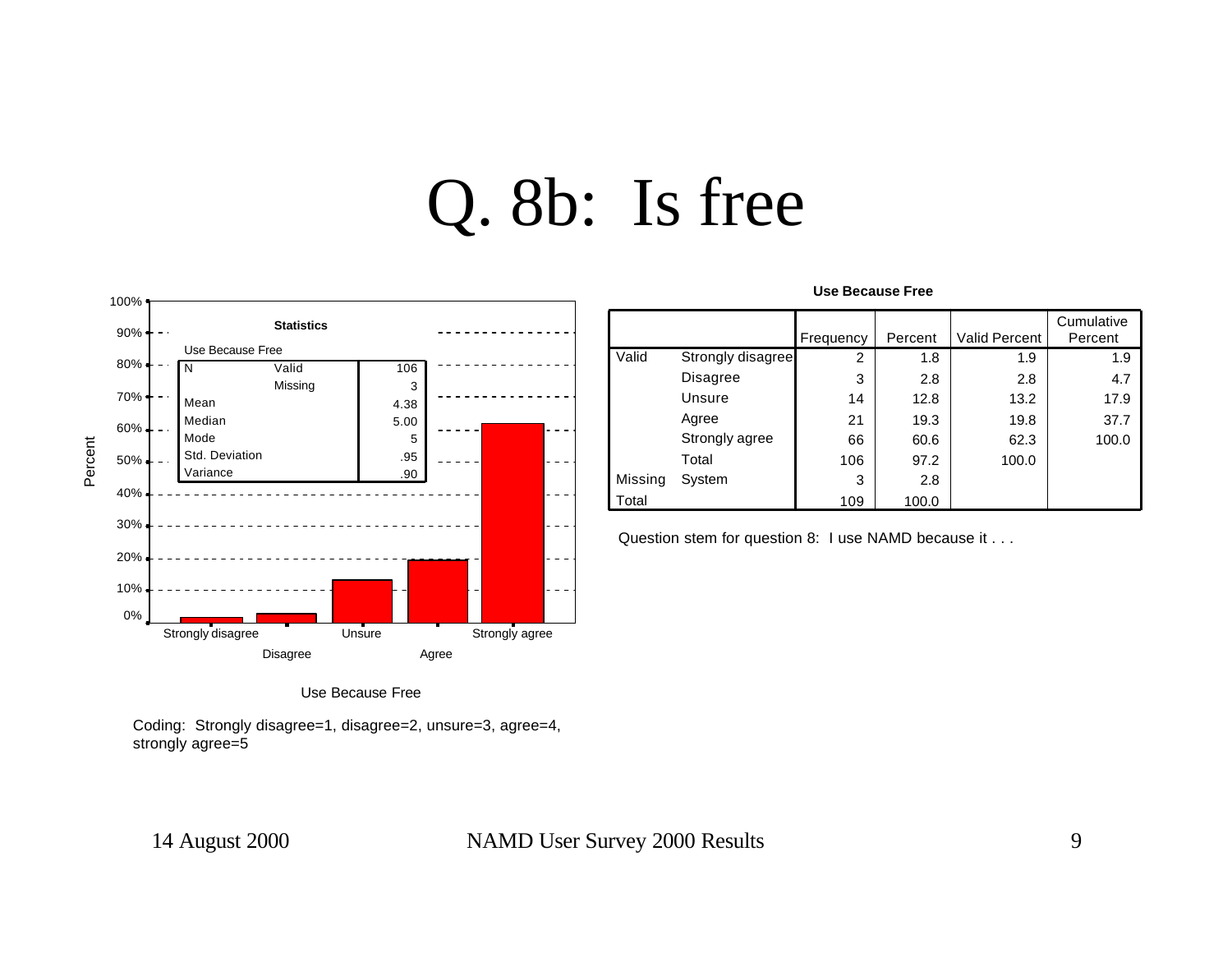### Q. 8c: Includes source code



|         |                   |           | ----------------- |                      |            |
|---------|-------------------|-----------|-------------------|----------------------|------------|
|         |                   |           |                   |                      | Cumulative |
|         |                   | Frequency | Percent           | <b>Valid Percent</b> | Percent    |
| Valid   | Strongly disagree | 3         | 2.8               | 2.8                  | 2.8        |
|         | Disagree          | 4         | 3.7               | 3.7                  | 6.5        |
|         | Unsure            | 19        | 17.4              | 17.8                 | 24.3       |
|         | Agree             | 18        | 16.5              | 16.8                 | 41.1       |
|         | Strongly agree    | 63        | 57.8              | 58.9                 | 100.0      |
|         | Total             | 107       | 98.2              | 100.0                |            |
| Missing | System            | 2         | 1.8               |                      |            |
| Total   |                   | 109       | 100.0             |                      |            |

**Use Because Source**

Question stem for question 8: I use NAMD because it . . .

Use Because Source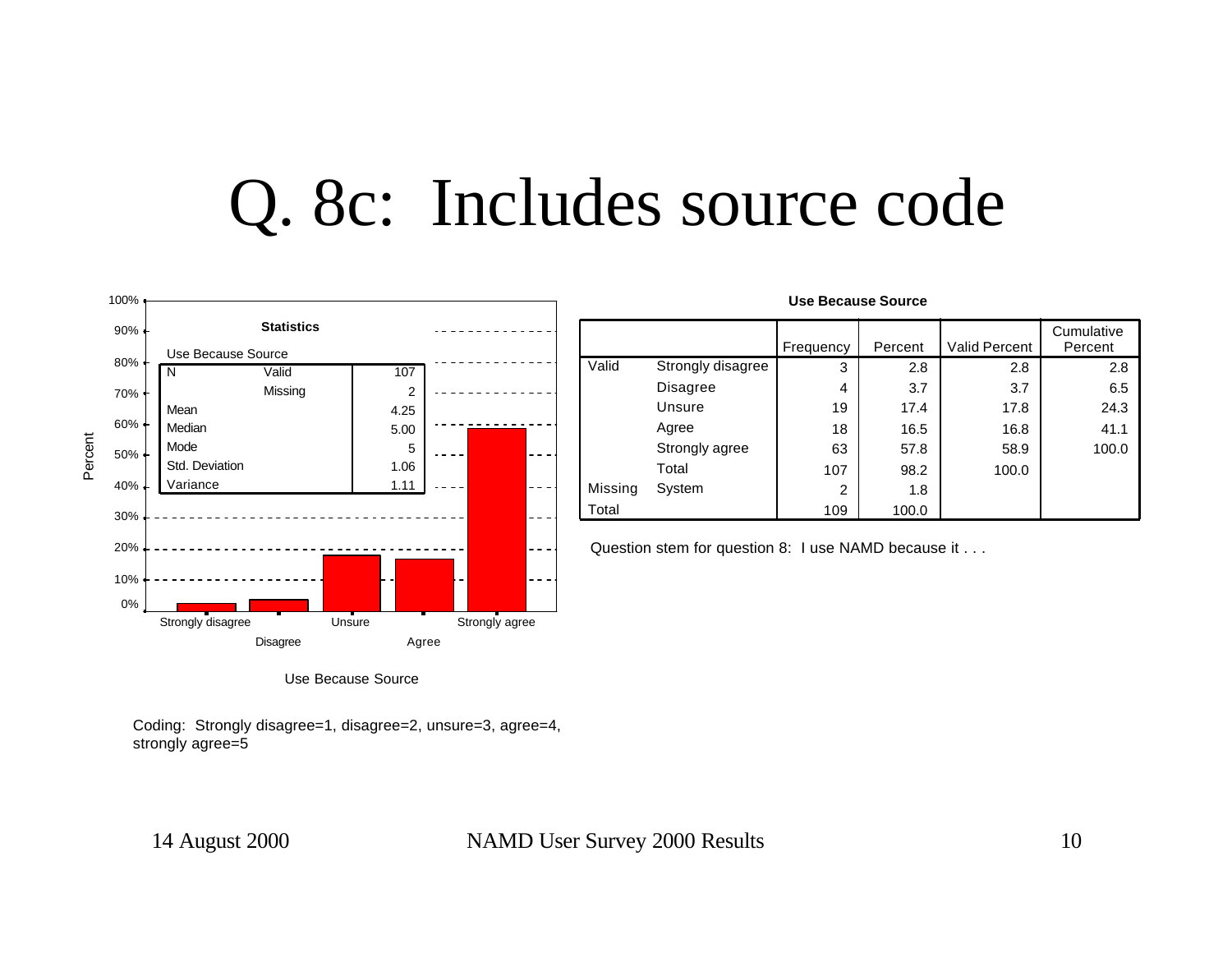### Q. 8d: Is user friendly



Use Because Friendly

Coding: Strongly disagree=1, disagree=2, unsure=3, agree=4, strongly agree=5

#### 14 August 2000 NAMD User Survey 2000 Results 11

|         |                   | Frequency | Percent | Valid Percent | Cumulative<br>Percent |
|---------|-------------------|-----------|---------|---------------|-----------------------|
| Valid   | Strongly disagree | 7         | 6.4     | 6.7           | 6.7                   |
|         | <b>Disagree</b>   | 10        | 9.2     | 9.5           | 16.2                  |
|         | Unsure            | 46        | 42.2    | 43.8          | 60.0                  |
|         | Agree             | 31        | 28.4    | 29.5          | 89.5                  |
|         | Strongly agree    | 11        | 10.1    | 10.5          | 100.0                 |
|         | Total             | 105       | 96.3    | 100.0         |                       |
| Missing | System            | 4         | 3.7     |               |                       |
| Total   |                   | 109       | 100.0   |               |                       |

Question stem for question 8: I use NAMD because it . . .

**Use Because Friendly**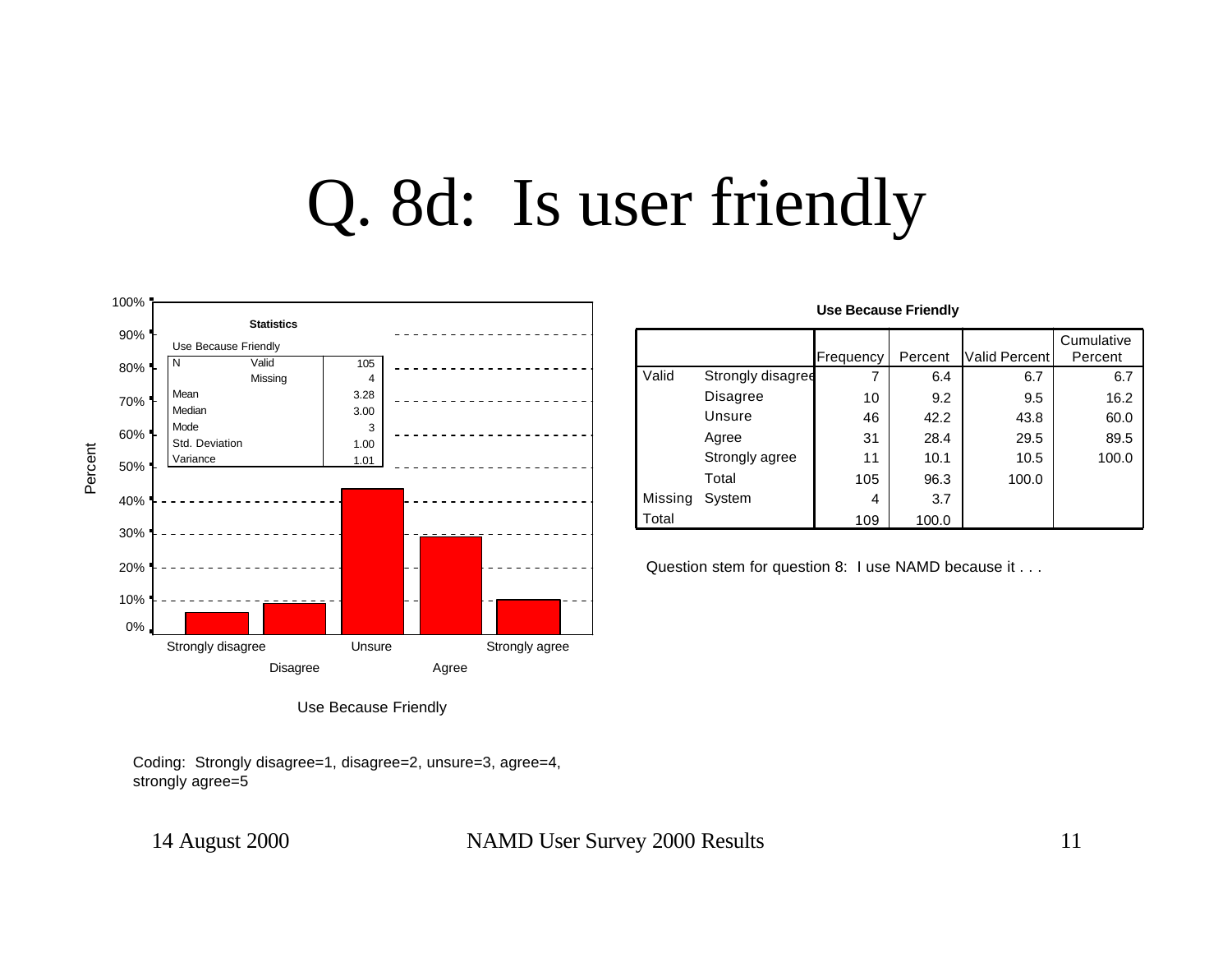# Q. 8e: Is better than other MD programs



**Use Because Better**

|         |                   |           |         |                      | Cumulative |
|---------|-------------------|-----------|---------|----------------------|------------|
|         |                   | Frequency | Percent | <b>Valid Percent</b> | Percent    |
| Valid   | Strongly disagree | 4         | 3.7     | 3.8                  | 3.8        |
|         | Disagree          | 5         | 4.6     | 4.8                  | 8.7        |
|         | Unsure            | 59        | 54.1    | 56.7                 | 65.4       |
|         | Agree             | 28        | 25.7    | 26.9                 | 92.3       |
|         | Strongly agree    | 8         | 7.3     | 7.7                  | 100.0      |
|         | Total             | 104       | 95.4    | 100.0                |            |
| Missing | System            | 5         | 4.6     |                      |            |
| Total   |                   | 109       | 100.0   |                      |            |

Question stem for question 8: I use NAMD because it . . .

Use Because Better

Coding: Strongly disagree=1, disagree=2, unsure=3, agree=4, strongly agree=5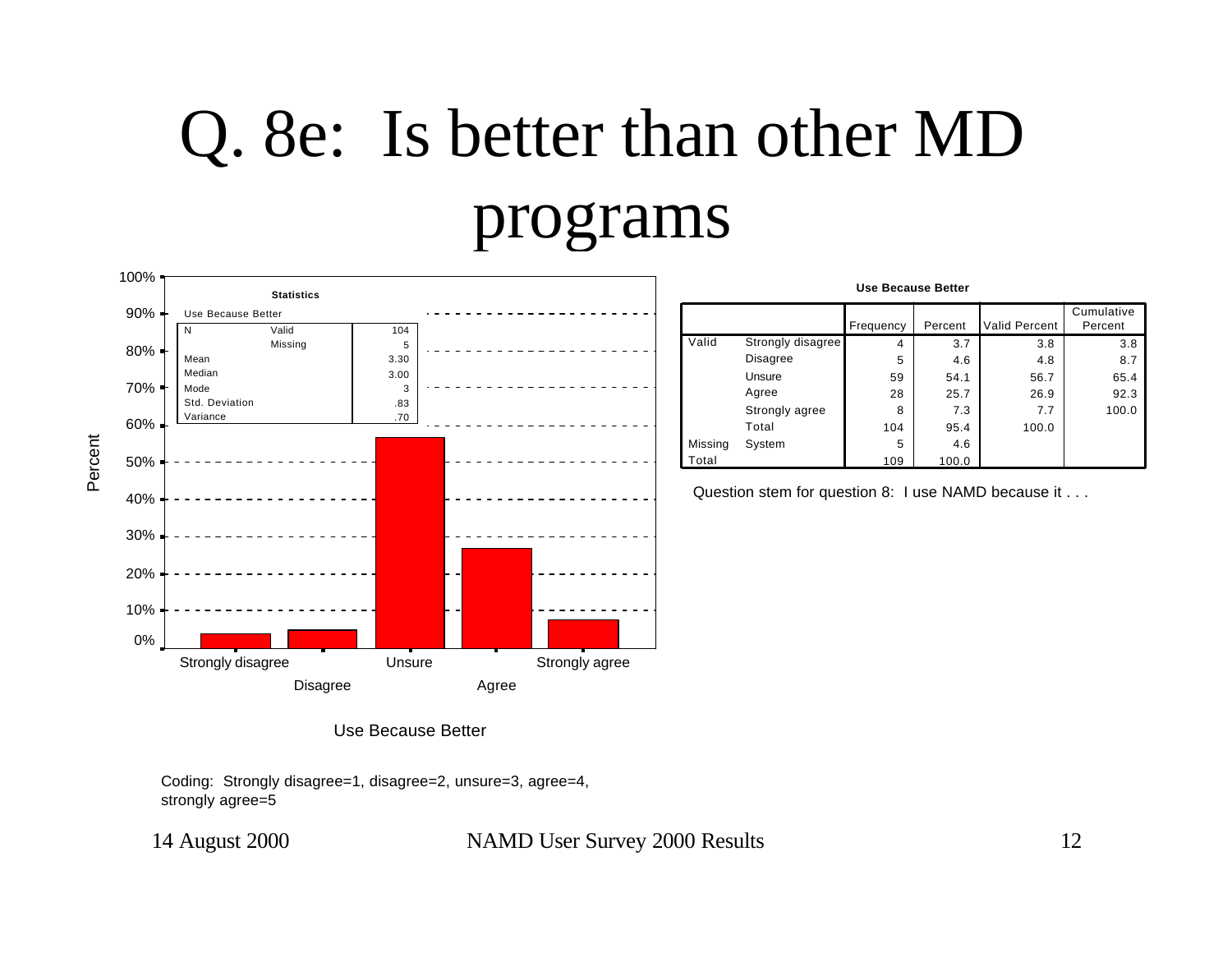## Q. 9a: Examine algorithms



#### **Statistics**

| <b>Examine Source Code</b> |       |    |  |  |
|----------------------------|-------|----|--|--|
| N                          | Valid | 99 |  |  |
| Missing<br>10              |       |    |  |  |

|         |        |           |         |               | Cumulative |
|---------|--------|-----------|---------|---------------|------------|
|         |        | Frequency | Percent | Valid Percent | Percent    |
| Valid   | No     | 37        | 33.9    | 37.4          | 37.4       |
|         | Yes    | 62        | 56.9    | 62.6          | 100.0      |
|         | Total  | 99        | 90.8    | 100.0         |            |
| Missing | System | 10        | 9.2     |               |            |
| Total   |        | 109       | 100.0   |               |            |

Question stem for question 9: I have downloaded the NAMD source code to . . .

Answer options: Yes, no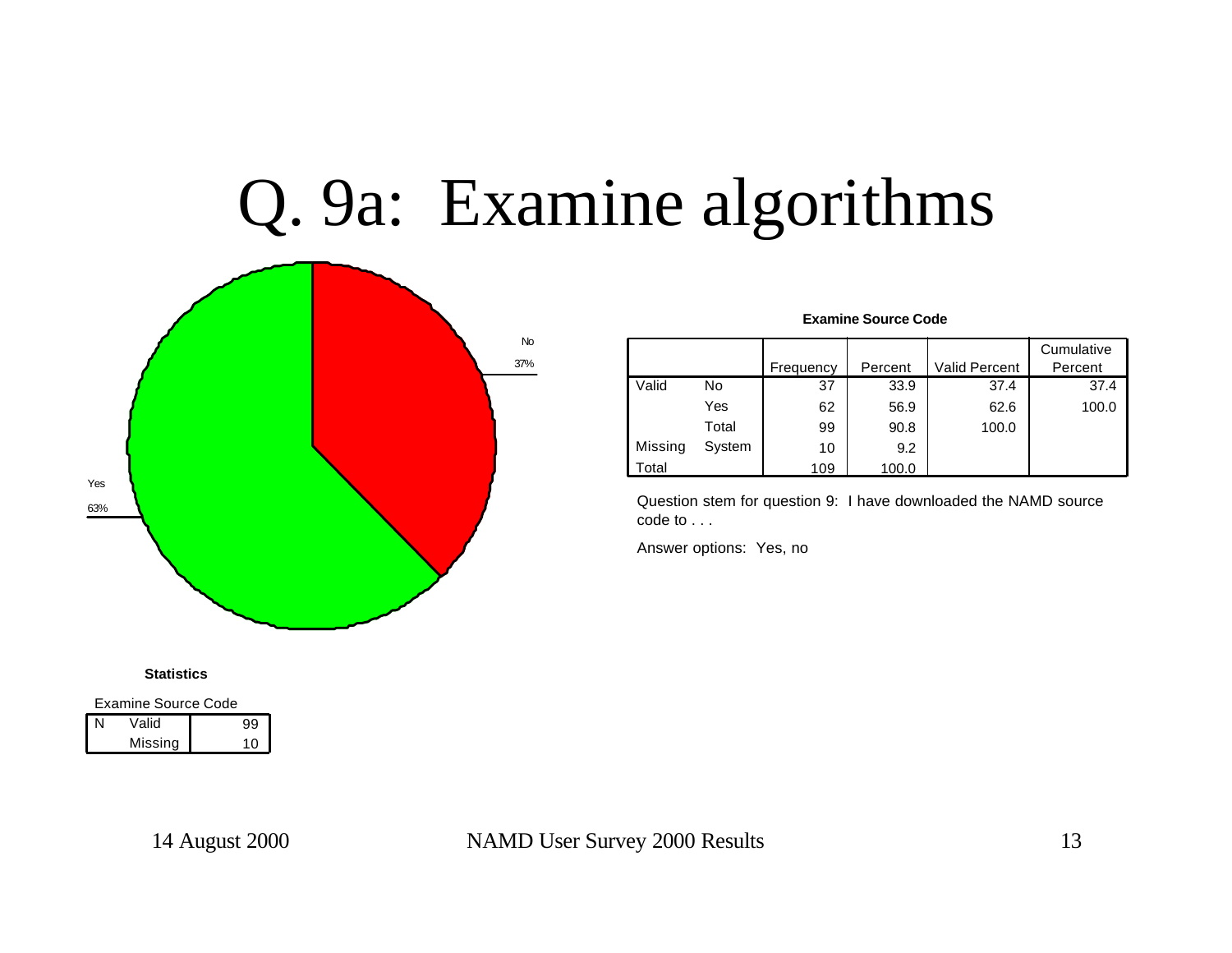# Q. 9b: Compile executables



#### **Statistics**

| Compile Source Code |  |  |  |  |
|---------------------|--|--|--|--|
| N<br>Valid<br>97    |  |  |  |  |
| Missing<br>12       |  |  |  |  |

#### **Compile Source Code**

|         |        |           |         |                      | Cumulative |
|---------|--------|-----------|---------|----------------------|------------|
|         |        | Frequency | Percent | <b>Valid Percent</b> | Percent    |
| Valid   | No     | 16        | 14.7    | 16.5                 | 16.5       |
|         | Yes    | 81        | 74.3    | 83.5                 | 100.0      |
|         | Total  | 97        | 89.0    | 100.0                |            |
| Missing | System | 12        | 11.0    |                      |            |
| Total   |        | 109       | 100.0   |                      |            |

Question stem for question 9: I have downloaded the NAMD source code to . . .

Answer options: Yes, no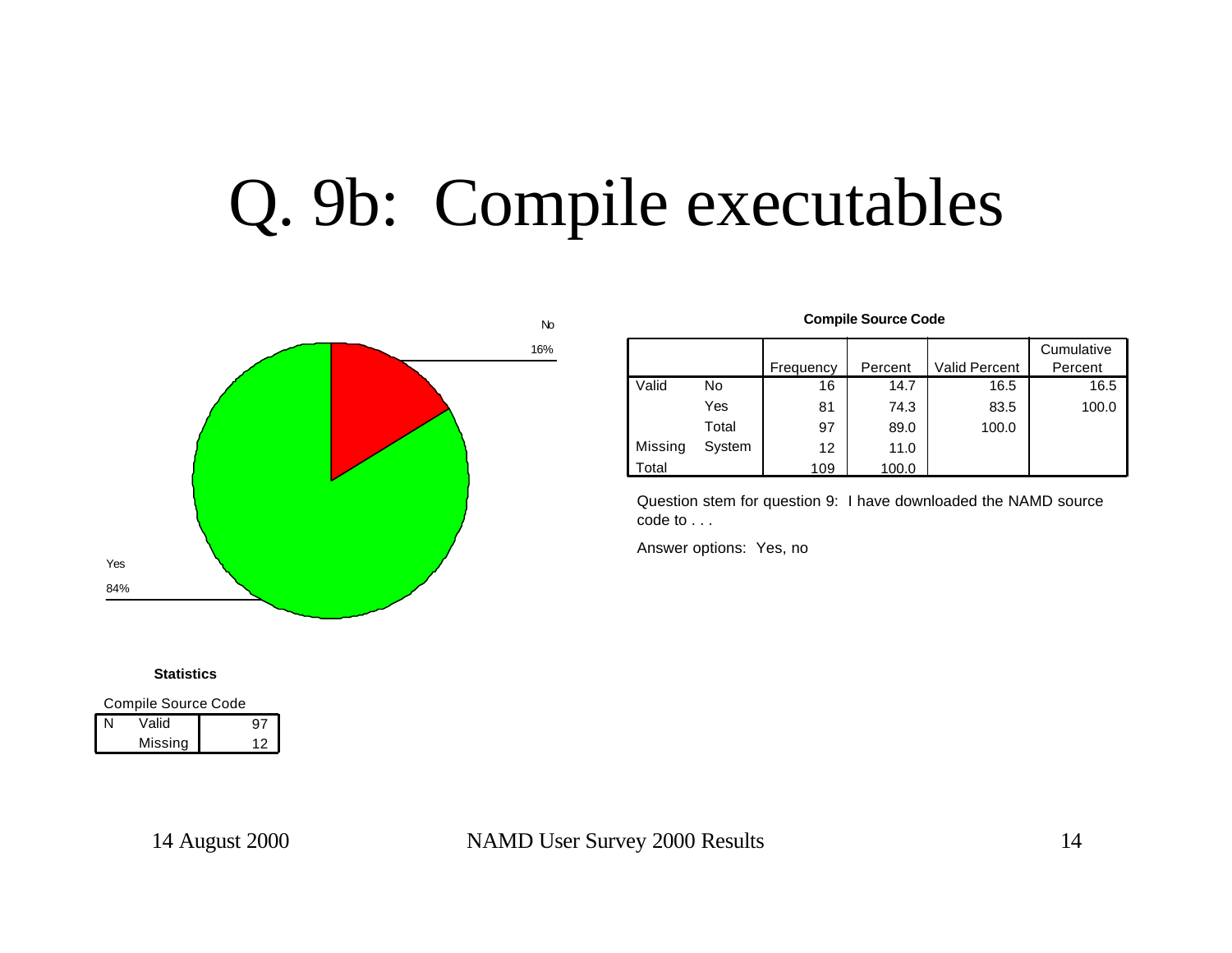### Q. 9c: Locate bugs



#### **Debug Source Code**

|         |        |           |         |               | Cumulative |
|---------|--------|-----------|---------|---------------|------------|
|         |        | Frequency | Percent | Valid Percent | Percent    |
| Valid   | No     | 75        | 68.8    | 83.3          | 83.3       |
|         | Yes    | 15        | 13.8    | 16.7          | 100.0      |
|         | Total  | 90        | 82.6    | 100.0         |            |
| Missing | System | 19        | 17.4    |               |            |
| Total   |        | 109       | 100.0   |               |            |

Question stem for question 9: I have downloaded the NAMD source code to . . .

Answer options: Yes, no

#### **Statistics**

Debug Source Code

| Valid   |     |
|---------|-----|
| Missing | . o |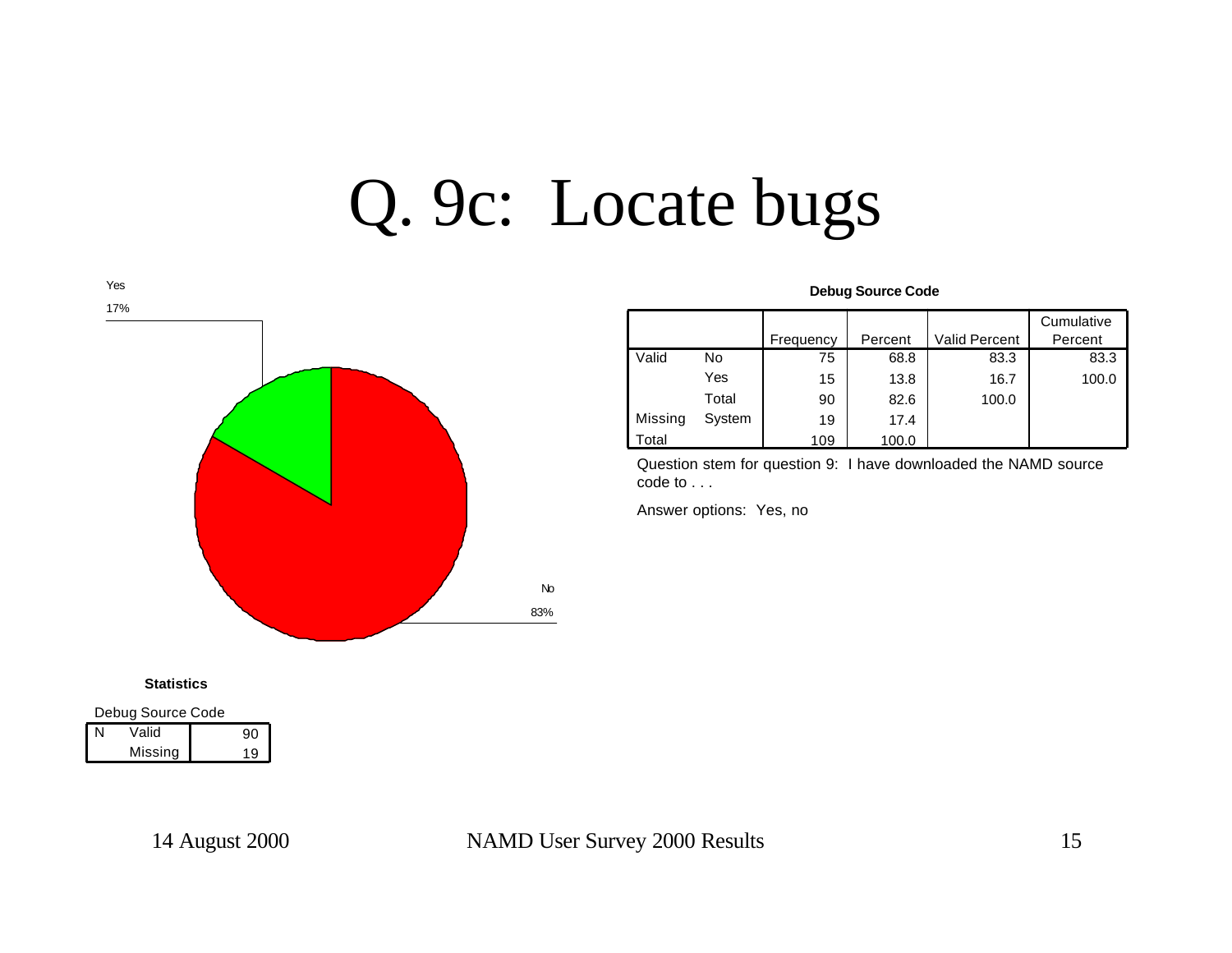### Q. 9d: Add new features



#### **Extend Source Code**

|         |        | Frequency | Percent | <b>Valid Percent</b> | Cumulative<br>Percent |
|---------|--------|-----------|---------|----------------------|-----------------------|
| Valid   | No     | 67        | 61.5    | 71.3                 | 71.3                  |
|         | Yes    | 27        | 24.8    | 28.7                 | 100.0                 |
|         | Total  | 94        | 86.2    | 100.0                |                       |
| Missing | System | 15        | 13.8    |                      |                       |
| Total   |        | 109       | 100.0   |                      |                       |

Question stem for question 9: I have downloaded the NAMD source code to . . .

Answer options: Yes, no

#### **Statistics**

Extend Source Code

| Valid   |     |
|---------|-----|
| Missing | ת ו |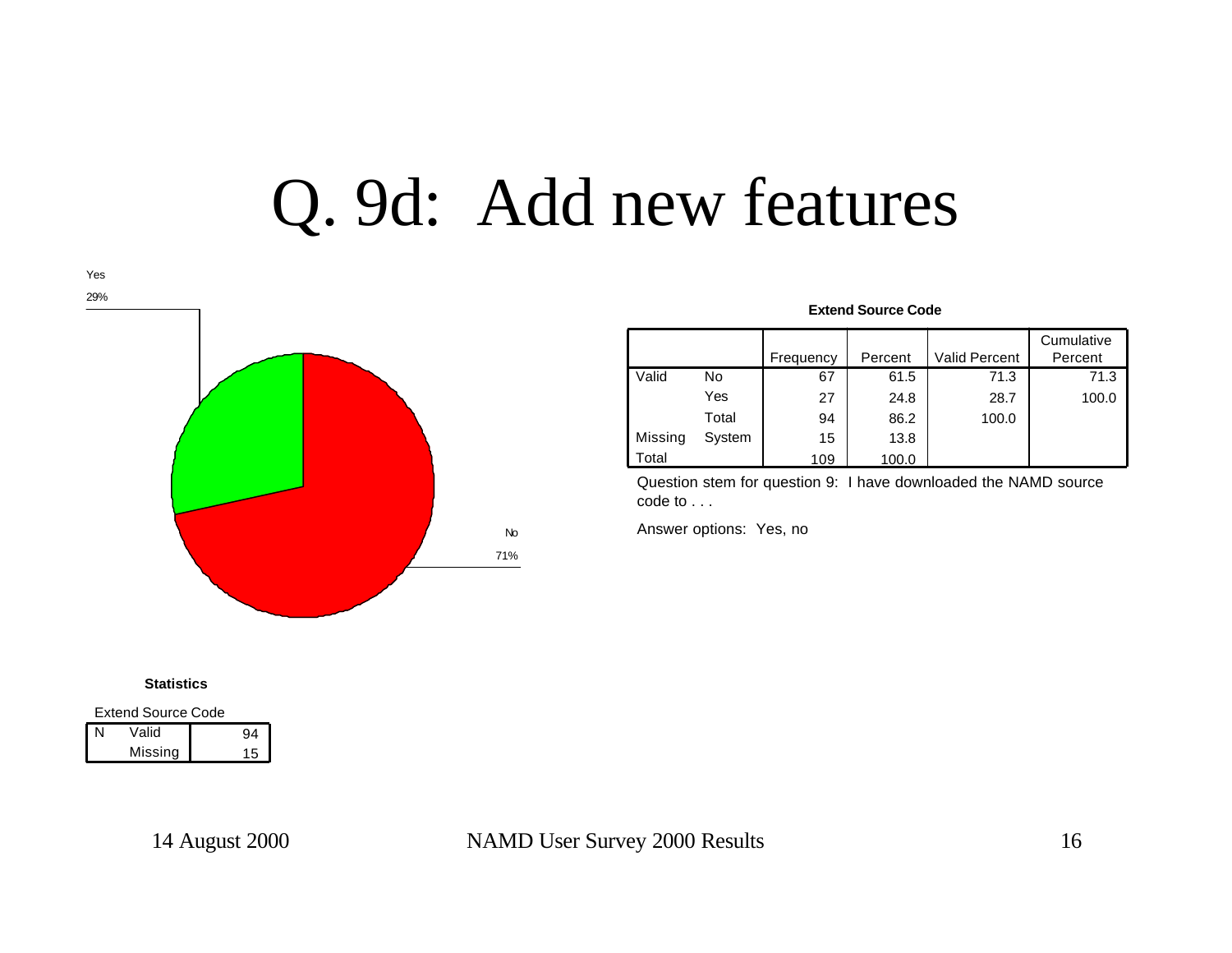## Q. 9e: Reuse in my own programs



#### **Reuse Source Code**

|         |        |           |         |                      | Cumulative |
|---------|--------|-----------|---------|----------------------|------------|
|         |        | Frequency | Percent | <b>Valid Percent</b> | Percent    |
| Valid   | No     | 67        | 61.5    | 71.3                 | 71.3       |
|         | Yes    | 27        | 24.8    | 28.7                 | 100.0      |
|         | Total  | 94        | 86.2    | 100.0                |            |
| Missing | System | 15        | 13.8    |                      |            |
| Total   |        | 109       | 100.0   |                      |            |

Question stem for question 9: I have downloaded the NAMD source code to . . .

Answer options: Yes, no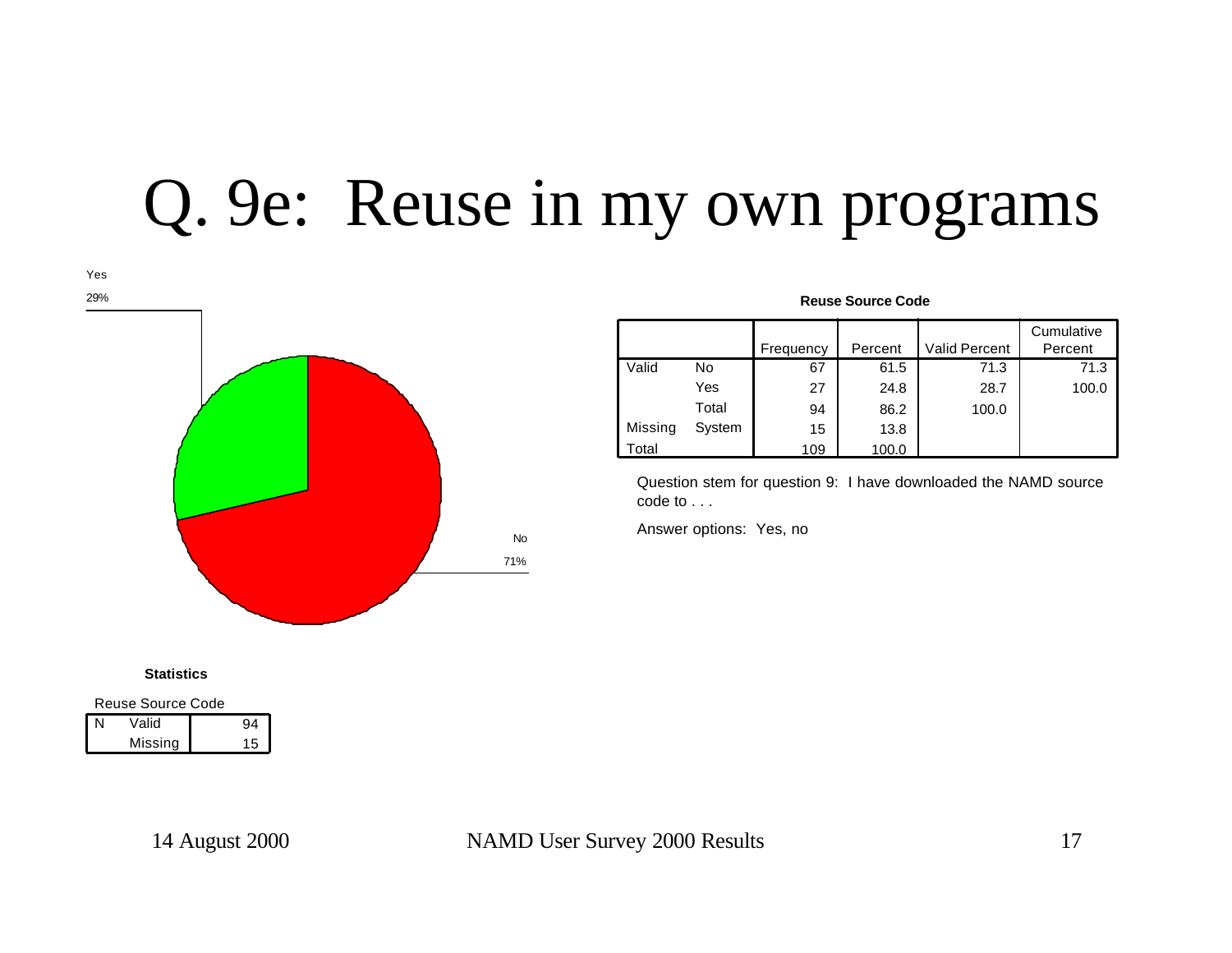# Q. 10: I generate input files for NAMD with . . .



|         |         | Frequency | Percent | <b>Valid Percent</b> | Cumulative<br>Percent |
|---------|---------|-----------|---------|----------------------|-----------------------|
| Valid   | charmm  | 17        | 15.6    | 16.0                 | 16.0                  |
|         | insight | 17        | 15.6    | 16.0                 | 32.1                  |
|         | other   | 43        | 39.4    | 40.6                 | 72.6                  |
|         | quanta  | 3         | 2.8     | 2.8                  | 75.5                  |
|         | xplor   | 26        | 23.9    | 24.5                 | 100.0                 |
|         | Total   | 106       | 97.2    | 100.0                |                       |
| Missing | 1       | 3         | 2.8     |                      |                       |
| Total   |         | 109       | 100.0   |                      |                       |

**Input From**

Answer options: X-PLOR, CHARMM, Quanta, Insight II, Other

#### **Statistics**

| Input From |         |     |  |
|------------|---------|-----|--|
|            | Valid   | 106 |  |
|            | Missing |     |  |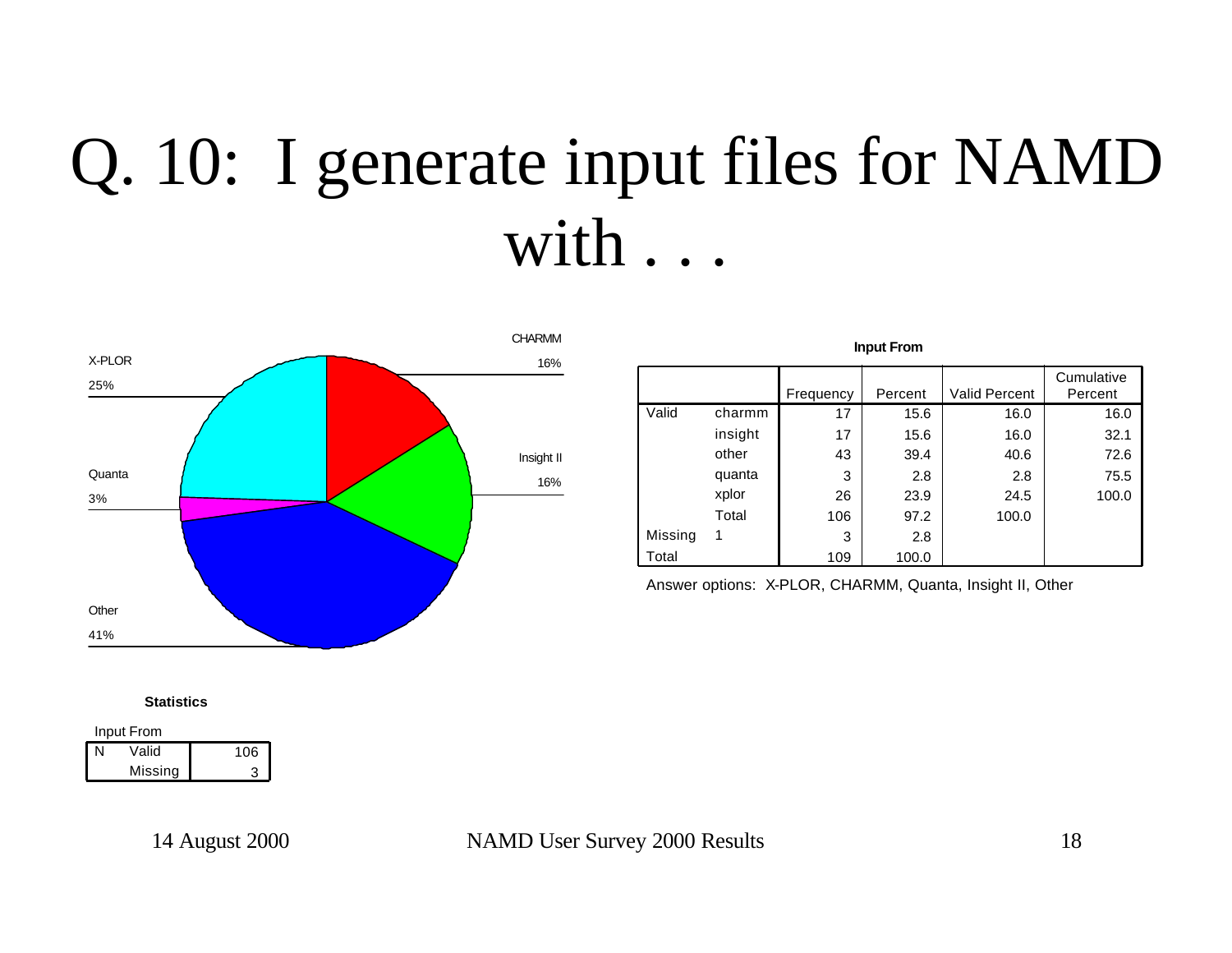### Q. 11a: Tuned serial performance





Coding: Unimportant=1, somewhat important=2, unsure=3, somewhat important=4, very important=5

### 14 August 2000 NAMD User Survey 2000 Results 19

|         |                      | <b>Need Serial</b> |         |                      |            |
|---------|----------------------|--------------------|---------|----------------------|------------|
|         |                      |                    |         |                      | Cumulative |
|         |                      | Frequency          | Percent | <b>Valid Percent</b> | Percent    |
| Valid   | Unimportant          | 5                  | 4.6     | 5.0                  | 5.0        |
|         | Somewhat unimportant | 9                  | 8.3     | 9.0                  | 14.0       |
|         | Unsure               | 32                 | 29.4    | 32.0                 | 46.0       |
|         | Somewhat important   | 26                 | 23.9    | 26.0                 | 72.0       |
|         | Very important       | 28                 | 25.7    | 28.0                 | 100.0      |
|         | Total                | 100                | 91.7    | 100.0                |            |
| Missing | System               | 9                  | 8.3     |                      |            |
| Total   |                      | 109                | 100.0   |                      |            |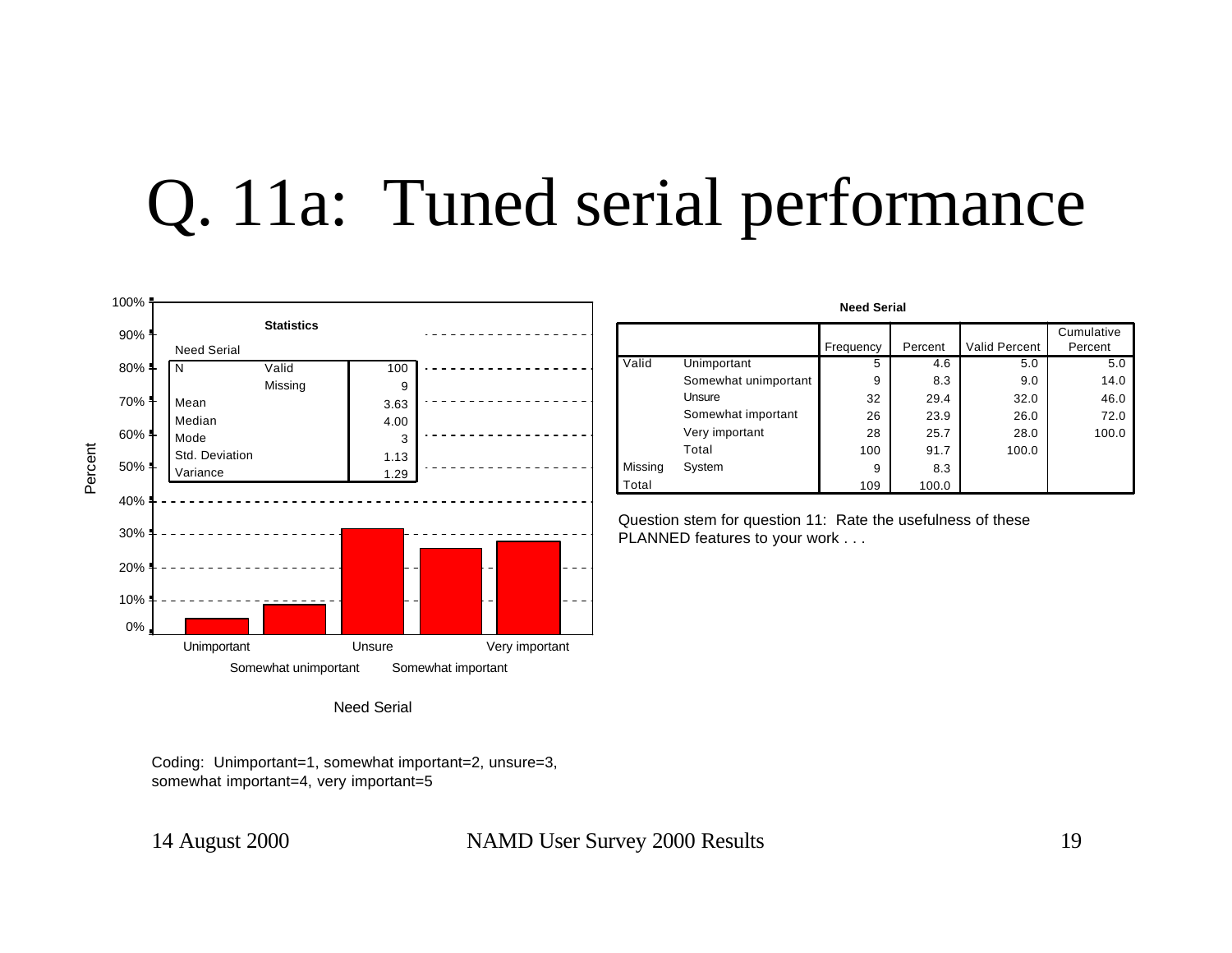## Q. 11b: Scaling on 100's of CPUs



Need Scaling

Coding: Unimportant=1, somewhat important=2, unsure=3, somewhat important=4, very important=5

| 14 August 2000 |  |  |  |
|----------------|--|--|--|
|----------------|--|--|--|

14 NAMD User Survey 2000 Results 20

| <b>Need Scaling</b> |  |
|---------------------|--|
|                     |  |

|         |                      | Frequency | Percent | <b>Valid Percent</b> | Cumulative<br>Percent |
|---------|----------------------|-----------|---------|----------------------|-----------------------|
| Valid   | Unimportant          | 9         | 8.3     | 9.1                  | 9.1                   |
|         | Somewhat unimportant | 14        | 12.8    | 14.1                 | 23.2                  |
|         | Unsure               | 32        | 29.4    | 32.3                 | 55.6                  |
|         | Somewhat important   | 19        | 17.4    | 19.2                 | 74.7                  |
|         | Very important       | 25        | 22.9    | 25.3                 | 100.0                 |
|         | Total                | 99        | 90.8    | 100.0                |                       |
| Missing | System               | 10        | 9.2     |                      |                       |
| Total   |                      | 109       | 100.0   |                      |                       |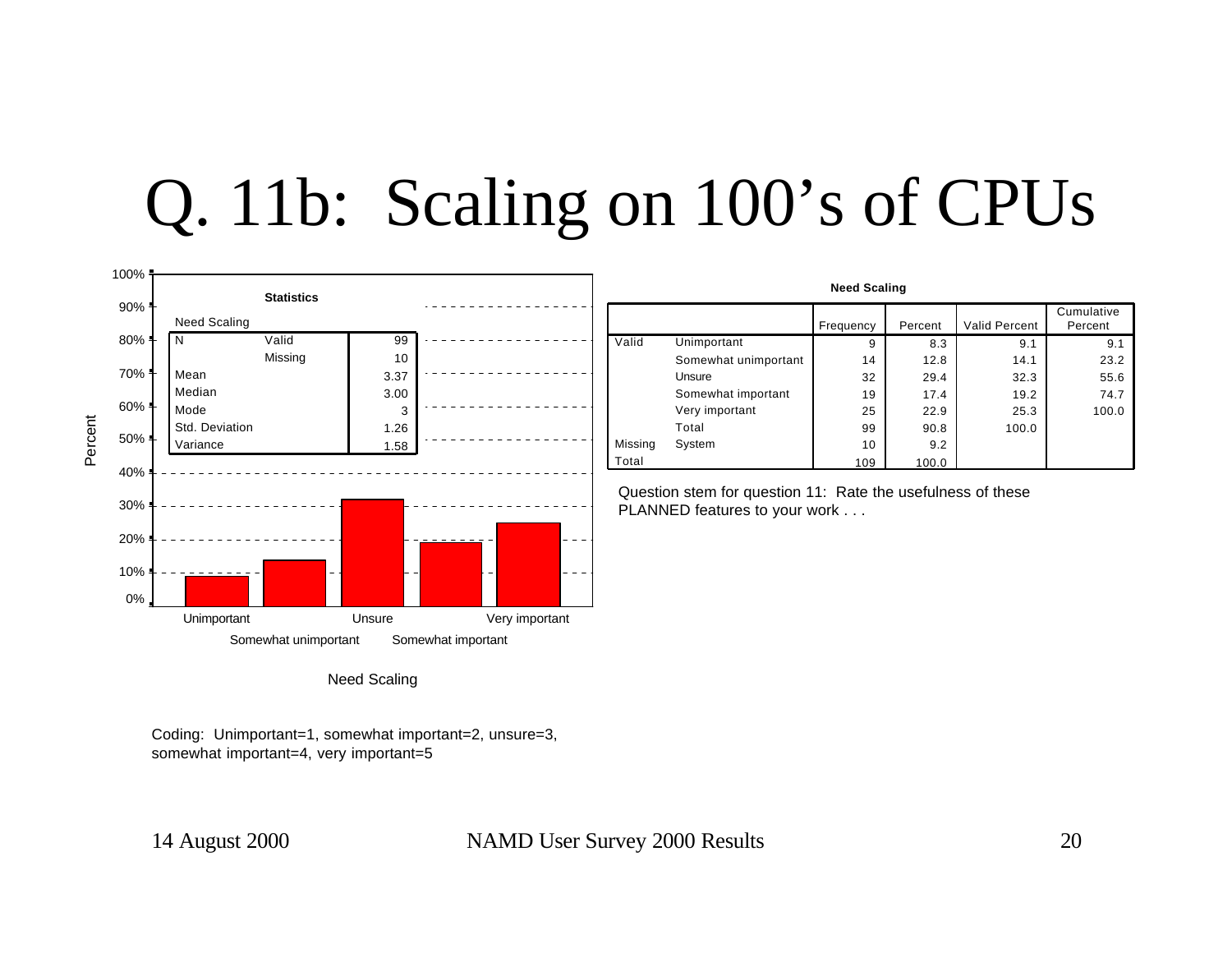## Q. 11c: Longer timesteps



|         |                     | .         |         |                      |                       |
|---------|---------------------|-----------|---------|----------------------|-----------------------|
|         |                     | Frequency | Percent | <b>Valid Percent</b> | Cumulative<br>Percent |
| Valid   | Unimportant         | 3         | 2.8     | 2.9                  | 2.9                   |
|         | Somewhat umiportant | 2         | 1.8     | 2.0                  | 4.9                   |
|         | Unsure              | 34        | 31.2    | 33.3                 | 38.2                  |
|         | Somewhat important  | 39        | 35.8    | 38.2                 | 76.5                  |
|         | Very important      | 24        | 22.0    | 23.5                 | 100.0                 |
|         | Total               | 102       | 93.6    | 100.0                |                       |
| Missing | System              |           | 6.4     |                      |                       |
| Total   |                     | 109       | 100.0   |                      |                       |

**Need Timestep**

Question stem for question 11: Rate the usefulness of these PLANNED features to your work . . .

Need Timestep

Coding: Unimportant=1, somewhat important=2, unsure=3, somewhat important=4, very important=5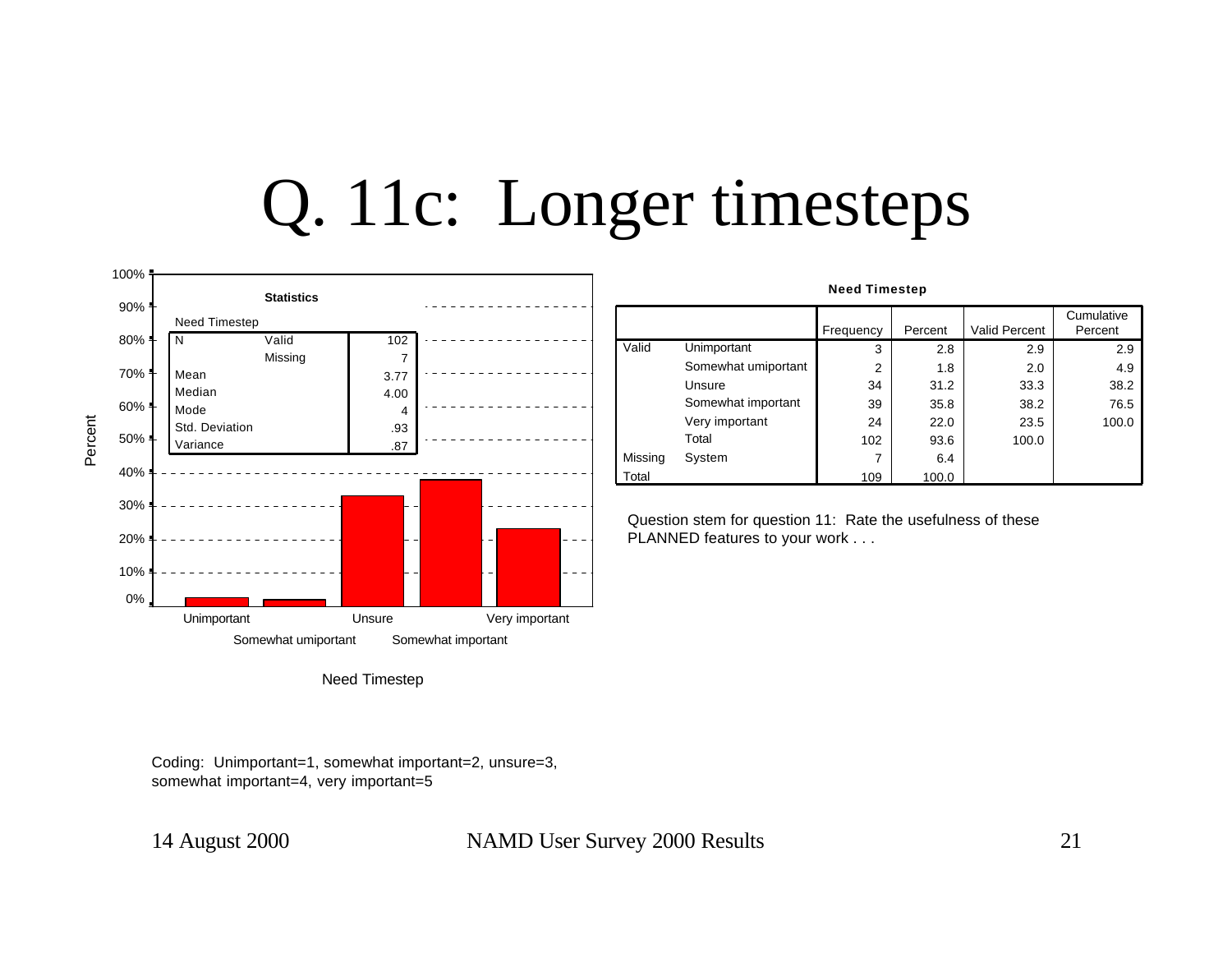### Q. 11d: Faster minimization



Need Minimization

Coding: Unimportant=1, somewhat important=2, unsure=3, somewhat important=4, very important=5

#### 14 August 2000 NAMD User Survey 2000 Results 22

|         |                      | <b>Need Minimization</b> |         |                      |            |
|---------|----------------------|--------------------------|---------|----------------------|------------|
|         |                      |                          |         |                      | Cumulative |
|         |                      | Frequency                | Percent | <b>Valid Percent</b> | Percent    |
| Valid   | Unimportant          | 5                        | 4.6     | 4.9                  | 4.9        |
|         | Somewhat unimportant | 5                        | 4.6     | 4.9                  | 9.7        |
|         | Unsure               | 28                       | 25.7    | 27.2                 | 36.9       |
|         | Somewhat important   | 37                       | 33.9    | 35.9                 | 72.8       |
|         | Very important       | 28                       | 25.7    | 27.2                 | 100.0      |
|         | Total                | 103                      | 94.5    | 100.0                |            |
| Missing | System               | 6                        | 5.5     |                      |            |
| Total   |                      | 109                      | 100.0   |                      |            |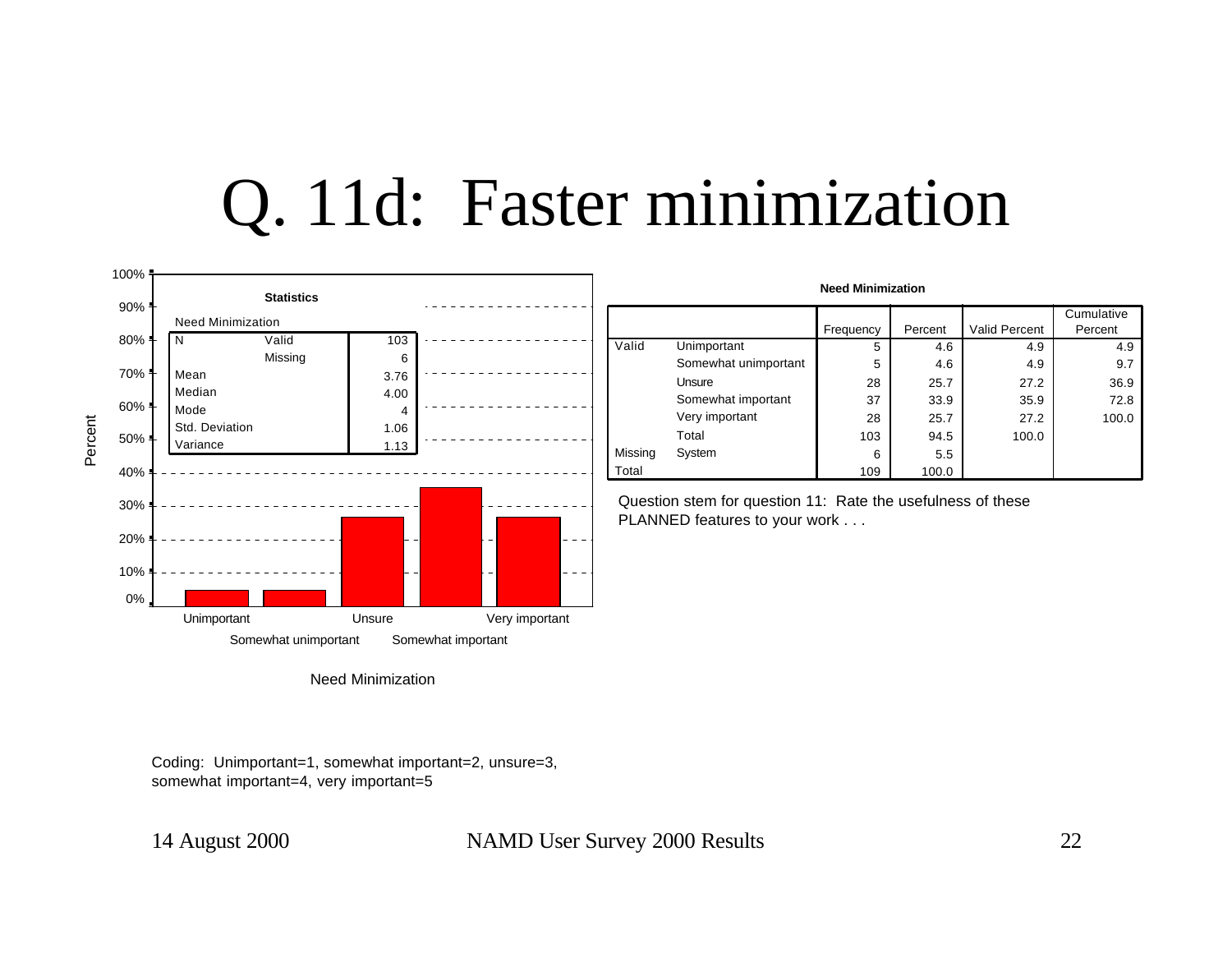## Q. 11e: Support for Windows NT



Need Windows

Coding: Unimportant=1, somewhat important=2, unsure=3, somewhat important=4, very important=5

#### 14 August 2000 NAMD User Survey 2000 Results 23

| Need Windows |                      |           |         |                      |                       |  |  |
|--------------|----------------------|-----------|---------|----------------------|-----------------------|--|--|
|              |                      | Frequency | Percent | <b>Valid Percent</b> | Cumulative<br>Percent |  |  |
| Valid        | Unimportant          | 40        | 36.7    | 38.5                 | 38.5                  |  |  |
|              | Somewhat unimportant | 14        | 12.8    | 13.5                 | 51.9                  |  |  |
|              | Unsure               | 13        | 11.9    | 12.5                 | 64.4                  |  |  |
|              | Somewhat important   | 11        | 10.1    | 10.6                 | 75.0                  |  |  |
|              | Very important       | 26        | 23.9    | 25.0                 | 100.0                 |  |  |
|              | Total                | 104       | 95.4    | 100.0                |                       |  |  |
| Missing      | System               | 5         | 4.6     |                      |                       |  |  |
| Total        |                      | 109       | 100.0   |                      |                       |  |  |

**Need Windows**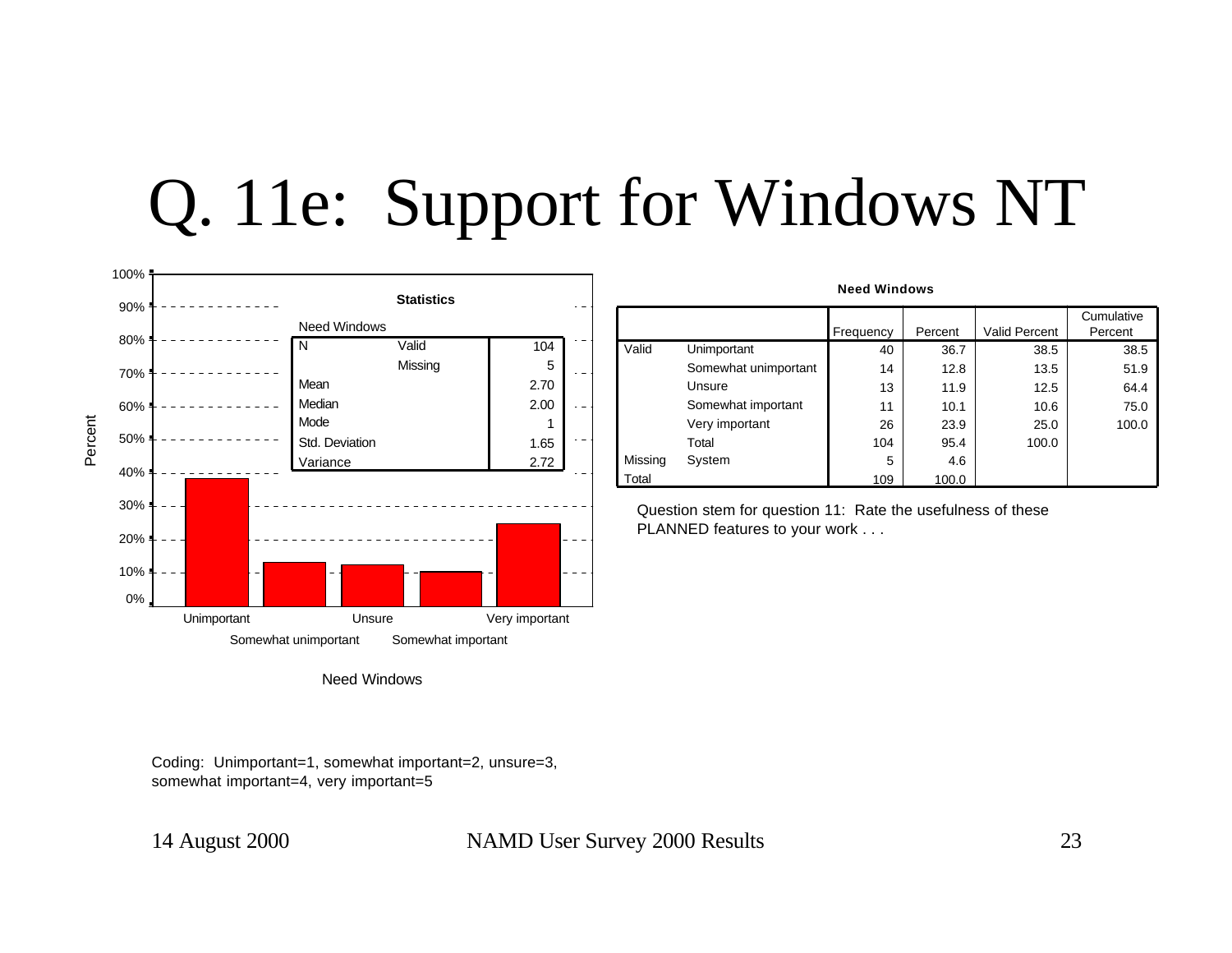## Q. 11f: Extended Tcl scripting



Need Scripting

Coding: Unimportant=1, somewhat important=2, unsure=3, somewhat important=4, very important=5

### 14 August 2000 NAMD User Survey 2000 Results 24

**Need Scripting**

|         |                      | Frequency | Percent | <b>Valid Percent</b> | Percent |  |
|---------|----------------------|-----------|---------|----------------------|---------|--|
| Valid   | Unimportant          | 7         | 6.4     | 7.1                  | 7.1     |  |
|         | Somewhat unimportant | 9         | 8.3     | 9.2                  | 16.3    |  |
|         | Unsure               | 32        | 29.4    | 32.7                 | 49.0    |  |
|         | Somewhat important   | 32        | 29.4    | 32.7                 | 81.6    |  |
|         | Very important       | 18        | 16.5    | 18.4                 | 100.0   |  |
|         | Total                | 98        | 89.9    | 100.0                |         |  |
| Missing | System               | 11        | 10.1    |                      |         |  |
| Total   |                      | 109       | 100.0   |                      |         |  |

Question stem for question 11: Rate the usefulness of these PLANNED features to your work . . .

**Cumulative**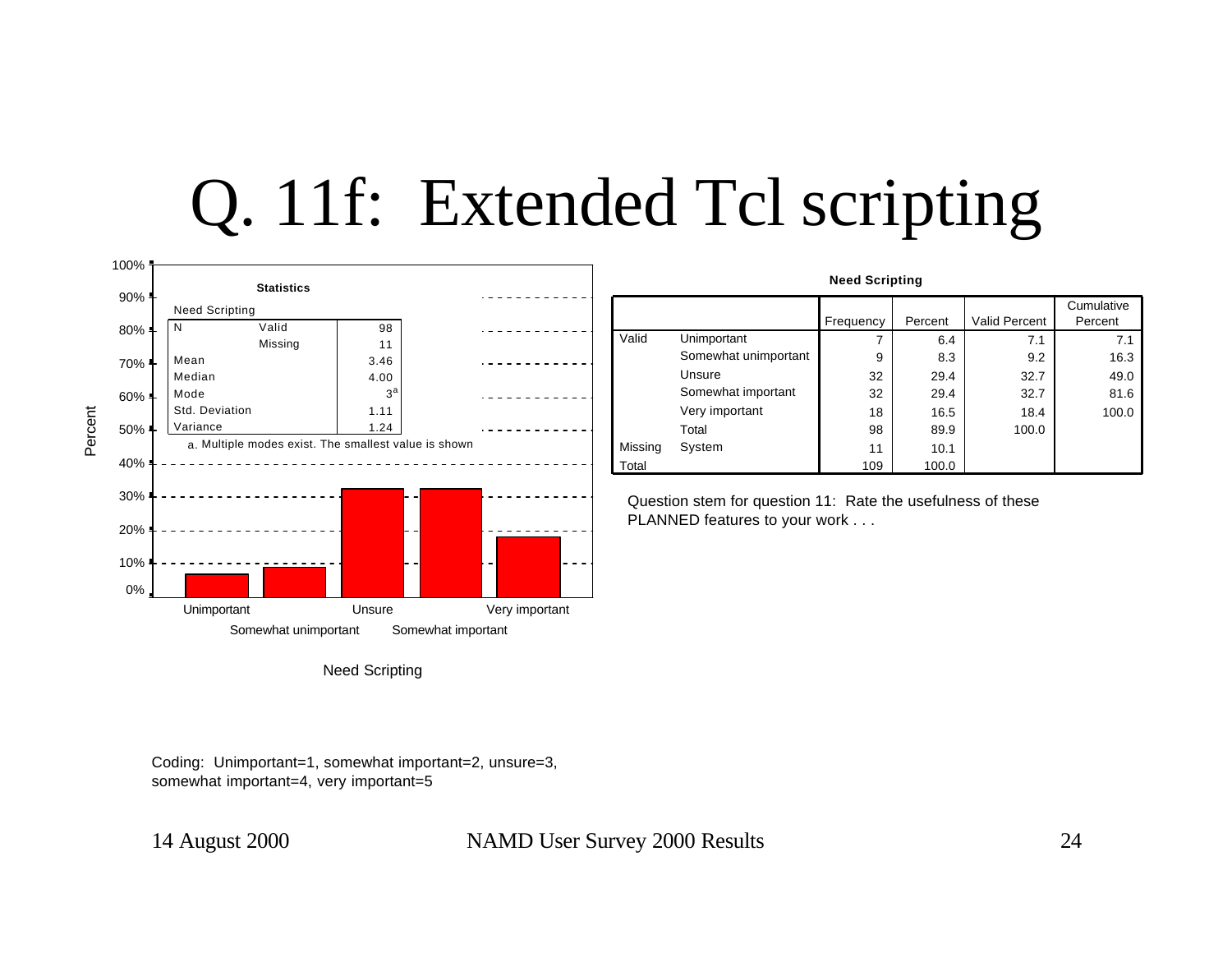## Q. 11g: Structure (PSF) file generation



| <b>Need Structure</b> |                      |           |         |                      |            |  |  |
|-----------------------|----------------------|-----------|---------|----------------------|------------|--|--|
|                       |                      |           |         |                      | Cumulative |  |  |
|                       |                      | Frequency | Percent | <b>Valid Percent</b> | Percent    |  |  |
| Valid                 | Unimportant          | 3         | 2.8     | 3.0                  | 3.0        |  |  |
|                       | Somewhat unimportant | 2         | 1.8     | 2.0                  | 5.0        |  |  |
|                       | Unsure               | 31        | 28.4    | 30.7                 | 35.6       |  |  |
|                       | Somewhat important   | 39        | 35.8    | 38.6                 | 74.3       |  |  |
|                       | Very important       | 26        | 23.9    | 25.7                 | 100.0      |  |  |
|                       | Total                | 101       | 92.7    | 100.0                |            |  |  |
| Missing               | System               | 8         | 7.3     |                      |            |  |  |
| Total                 |                      | 109       | 100.0   |                      |            |  |  |

Question stem for question 11: Rate the usefulness of these PLANNED features to your work . . .

Need Structure

Coding: Unimportant=1, somewhat important=2, unsure=3, somewhat important=4, very important=5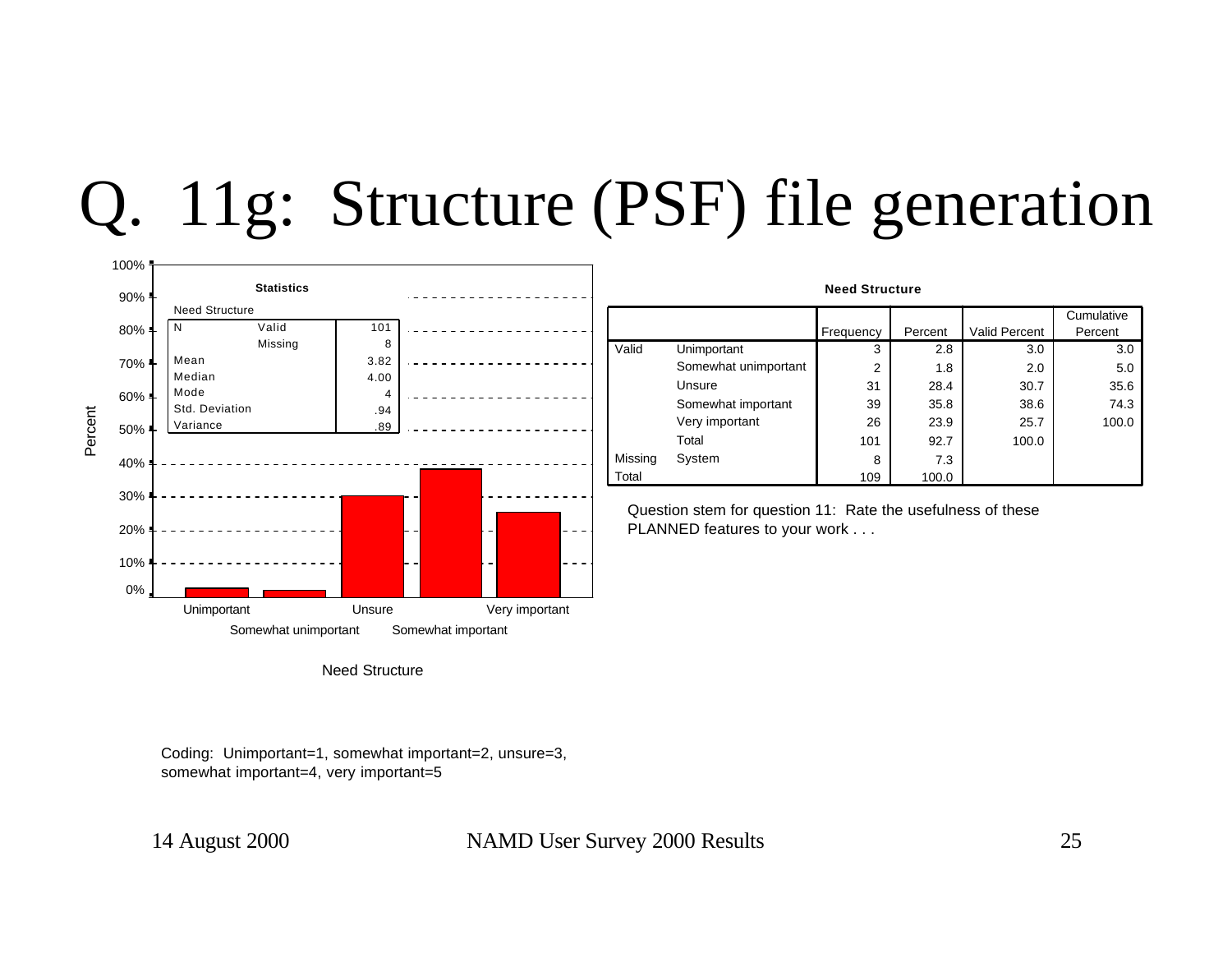### Q. 11h: Interoperability with Amber



**Need Amber** 11 | 10.1 | 11.1 | 11.1 6 5.5 6.1 17.2 31 28.4 31.3 48.5 24 22.0 24.2 72.7 27 24.8 27.3 100.0 99 90.8 100.0 10 9.2 109 100.0 **Unimportant** Somewhat unimportant Unsure Somewhat important Very important Total Valid Missing System Total Frequency Percent Valid Percent **Cumulative** Percent

Question stem for question 11: Rate the usefulness of these PLANNED features to your work . . .

Need Amber

Coding: Unimportant=1, somewhat important=2, unsure=3, somewhat important=4, very important=5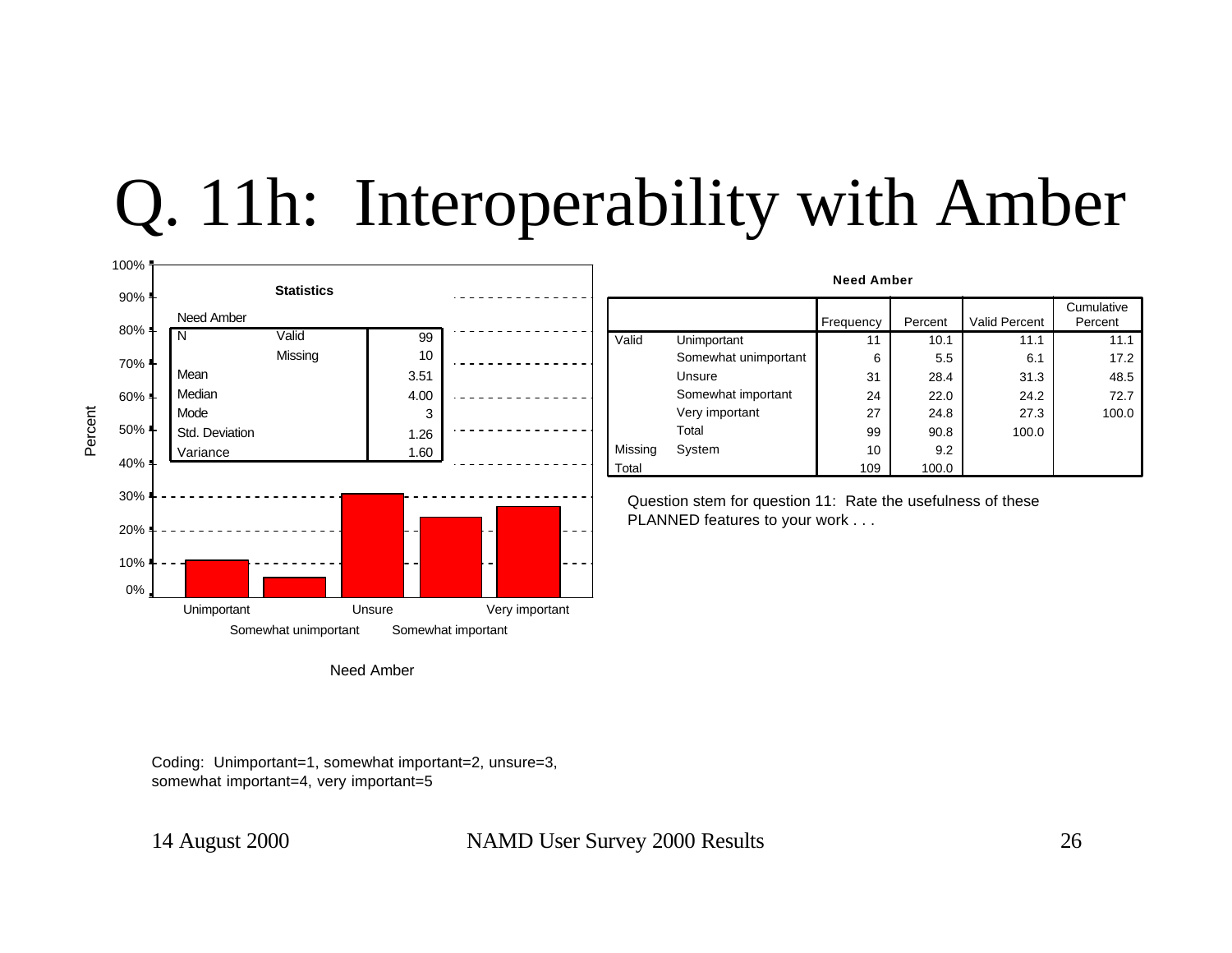### Q. 11i: Interoperability with GROMACS



Need Gromacs

Coding: Unimportant=1, somewhat important=2, unsure=3, somewhat important=4, very important=5

### 14 August 2000 NAMD User Survey 2000 Results 27

|         | <b>Need Gromacs</b>  |           |         |                      |                       |  |  |  |
|---------|----------------------|-----------|---------|----------------------|-----------------------|--|--|--|
|         |                      | Frequency | Percent | <b>Valid Percent</b> | Cumulative<br>Percent |  |  |  |
| Valid   | Unimportant          | 17        | 15.6    | 17.2                 | 17.2                  |  |  |  |
|         | Somewhat unimportant | 10        | 9.2     | 10.1                 | 27.3                  |  |  |  |
|         | Unsure               | 39        | 35.8    | 39.4                 | 66.7                  |  |  |  |
|         | Somewhat important   | 14        | 12.8    | 14.1                 | 80.8                  |  |  |  |
|         | Very important       | 19        | 17.4    | 19.2                 | 100.0                 |  |  |  |
|         | Total                | 99        | 90.8    | 100.0                |                       |  |  |  |
| Missing | System               | 10        | 9.2     |                      |                       |  |  |  |
| Total   |                      | 109       | 100.0   |                      |                       |  |  |  |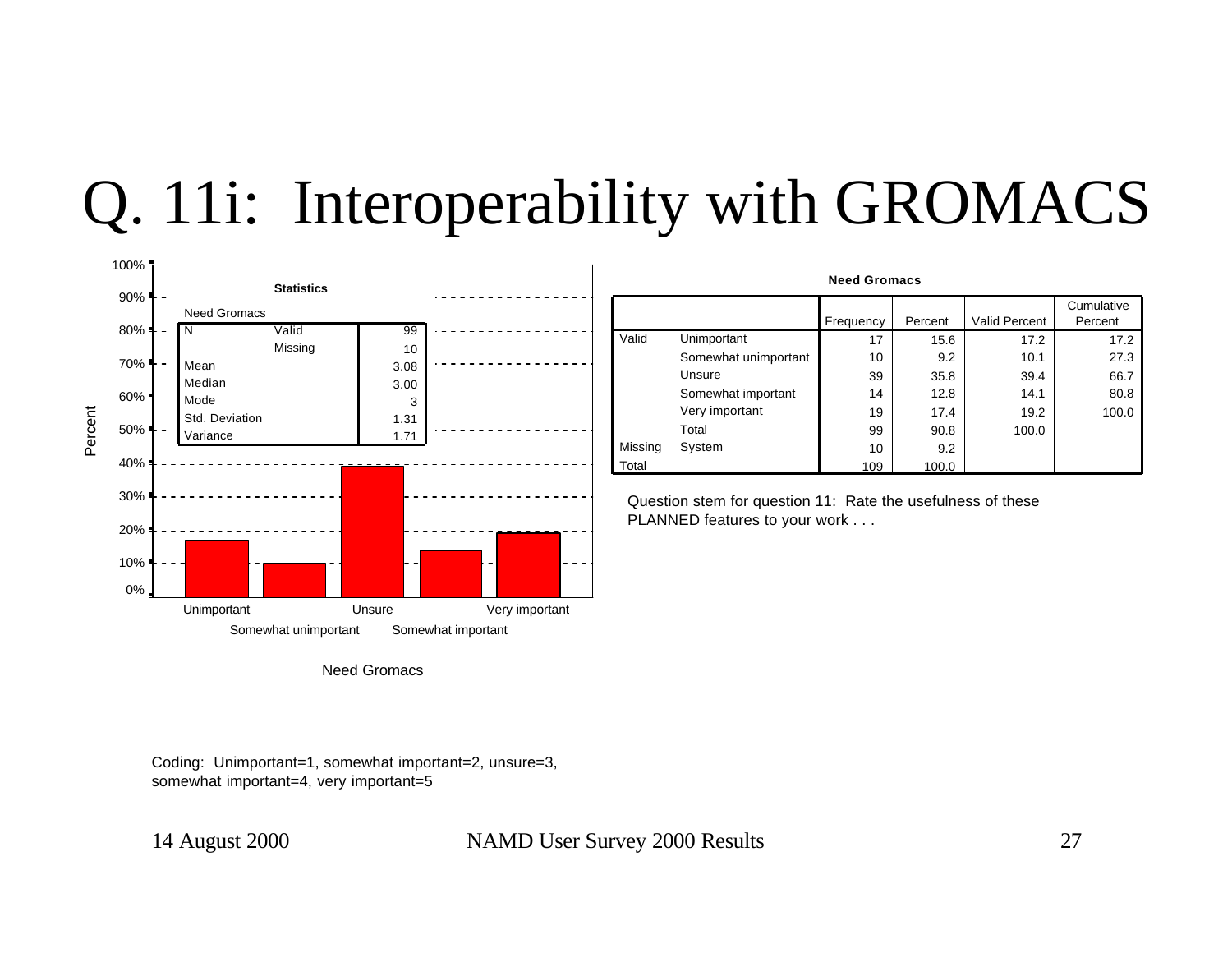## Q. 11j: Free energy of mutation



Coding: Unimportant=1, somewhat important=2, unsure=3, somewhat important=4, very important=5

#### 14 August 2000 NAMD User Survey 2000 Results 28

|         | <b>Need Mutation</b> |           |         |                      |                       |  |  |  |
|---------|----------------------|-----------|---------|----------------------|-----------------------|--|--|--|
|         |                      | Frequency | Percent | <b>Valid Percent</b> | Cumulative<br>Percent |  |  |  |
| Valid   | Unimportant          | 4         | 3.7     | 4.0                  | 4.0                   |  |  |  |
|         | Somewhat unimportant | 7         | 6.4     | 6.9                  | 10.9                  |  |  |  |
|         | Unsure               | 33        | 30.3    | 32.7                 | 43.6                  |  |  |  |
|         | Somewhat important   | 33        | 30.3    | 32.7                 | 76.2                  |  |  |  |
|         | Very important       | 24        | 22.0    | 23.8                 | 100.0                 |  |  |  |
|         | Total                | 101       | 92.7    | 100.0                |                       |  |  |  |
| Missing | System               | 8         | 7.3     |                      |                       |  |  |  |
| Total   |                      | 109       | 100.0   |                      |                       |  |  |  |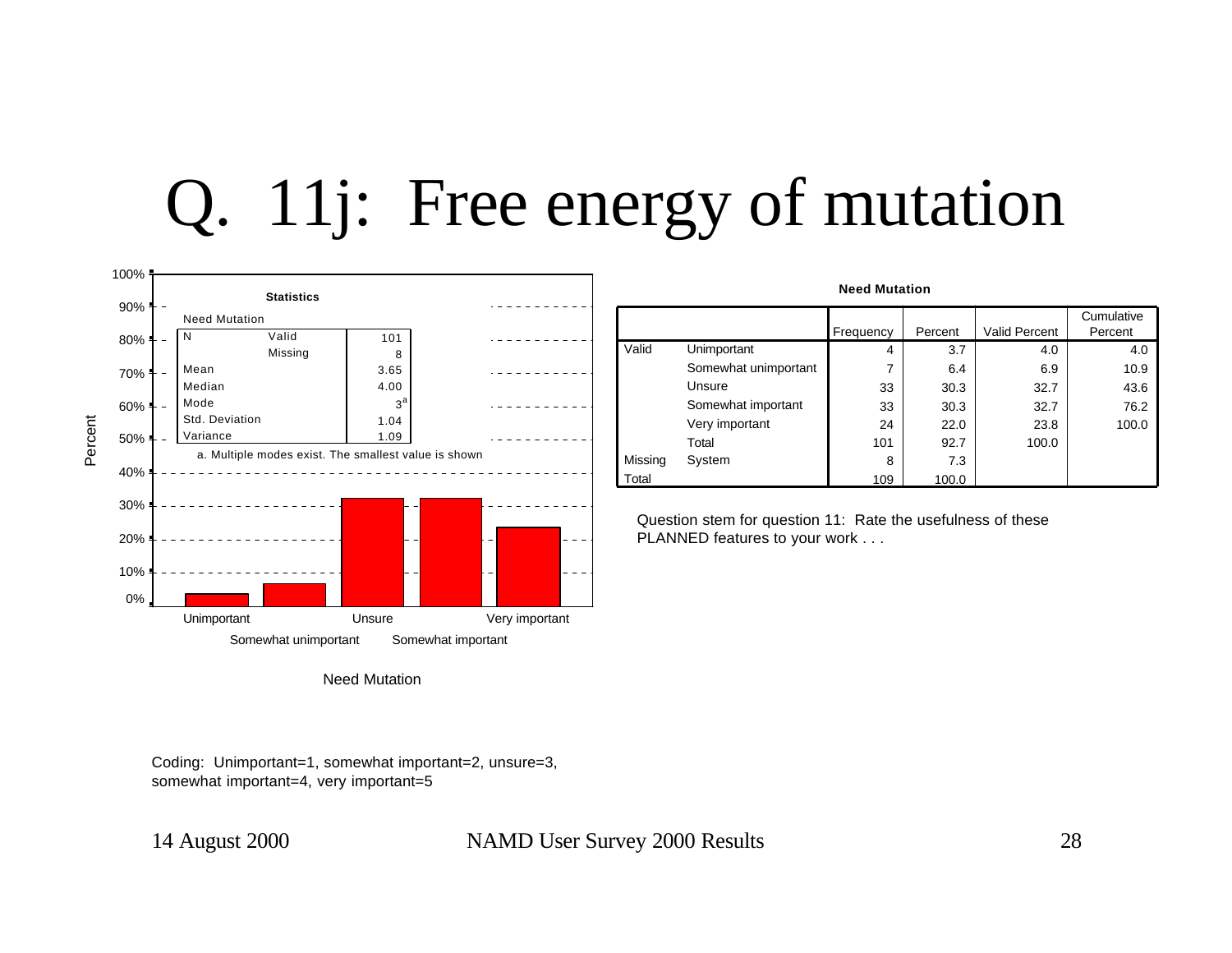# Q. 11k: Locally enhanced sampling



Need Sampling

Coding: Unimportant=1, somewhat important=2, unsure=3, somewhat important=4, very important=5

14 August 2000 NAMD User Survey 2000 Results 29

**Need Sampling**

|         |                      | Frequency | Percent | <b>Valid Percent</b> | Cumulative<br>Percent |
|---------|----------------------|-----------|---------|----------------------|-----------------------|
| Valid   | Unimportant          | 4         | 3.7     | 4.0                  | 4.0                   |
|         | Somewhat unimportant | 5         | 4.6     | 5.0                  | 9.0                   |
|         | Unsure               | 31        | 28.4    | 31.0                 | 40.0                  |
|         | Somewhat important   | 40        | 36.7    | 40.0                 | 80.0                  |
|         | Very important       | 20        | 18.3    | 20.0                 | 100.0                 |
|         | Total                | 100       | 91.7    | 100.0                |                       |
| Missing | System               | 9         | 8.3     |                      |                       |
| Total   |                      | 109       | 100.0   |                      |                       |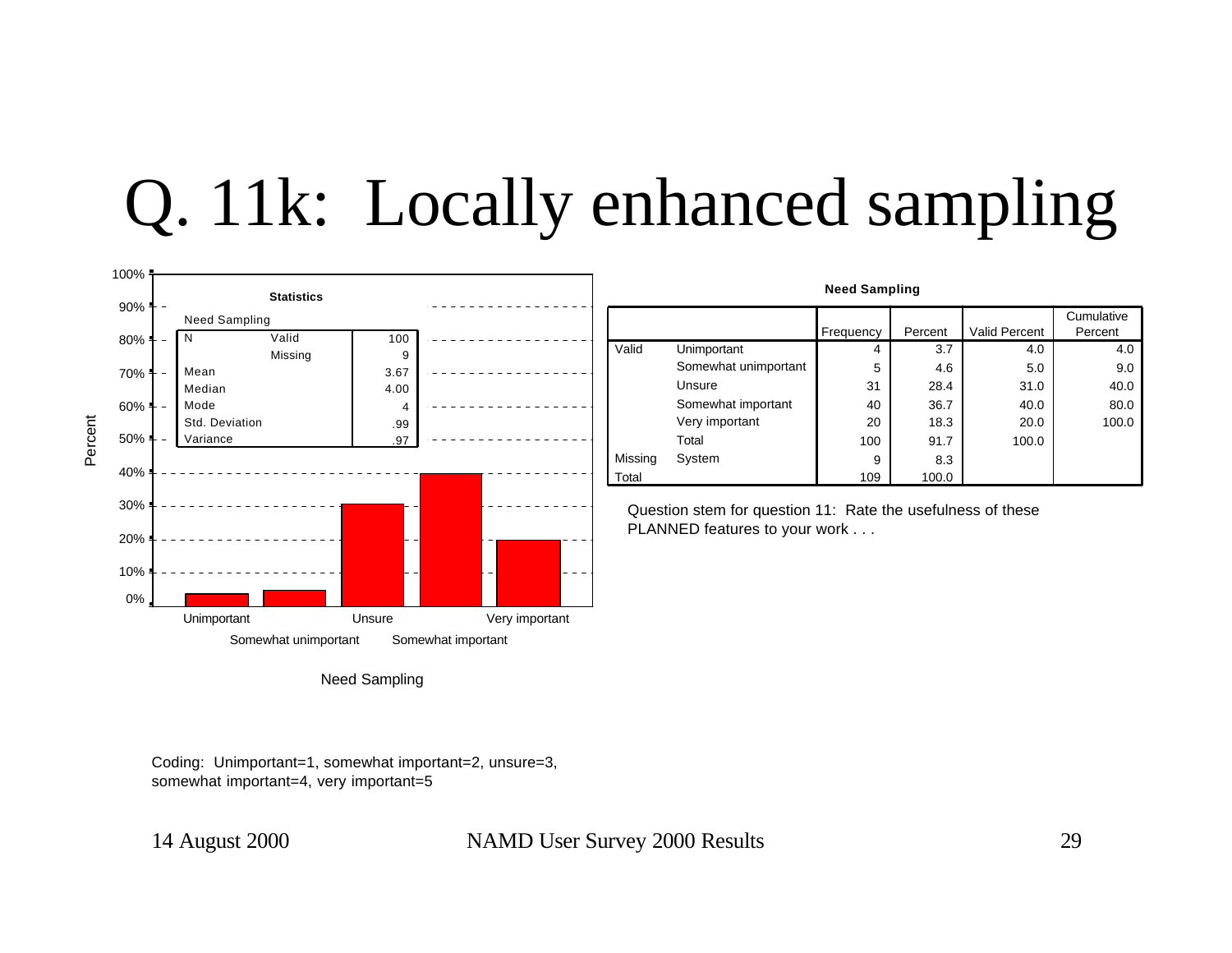### Q. 12a: NAMD is a well written program



| <b>Well Written</b> |                   |           |         |                      |                       |  |  |  |
|---------------------|-------------------|-----------|---------|----------------------|-----------------------|--|--|--|
|                     |                   | Frequency | Percent | <b>Valid Percent</b> | Cumulative<br>Percent |  |  |  |
| Valid               | Strongly disagree | 2         | 1.8     | 1.9                  | 1.9                   |  |  |  |
|                     | <b>Disagree</b>   | 1         | .9      | 1.0                  | 2.9                   |  |  |  |
|                     | Unsure            | 27        | 24.8    | 26.0                 | 28.8                  |  |  |  |
|                     | Agree             | 46        | 42.2    | 44.2                 | 73.1                  |  |  |  |
|                     | Strongly agree    | 28        | 25.7    | 26.9                 | 100.0                 |  |  |  |
|                     | Total             | 104       | 95.4    | 100.0                |                       |  |  |  |
| Missing             | System            | 5         | 4.6     |                      |                       |  |  |  |
| Total               |                   | 109       | 100.0   |                      |                       |  |  |  |

Question stem for question 12: Rate your agreement with these statements about NAMD

Well Written

Coding: Strongly disagree=1, disagree=2, unsure=3, agree=4, strongly agree=5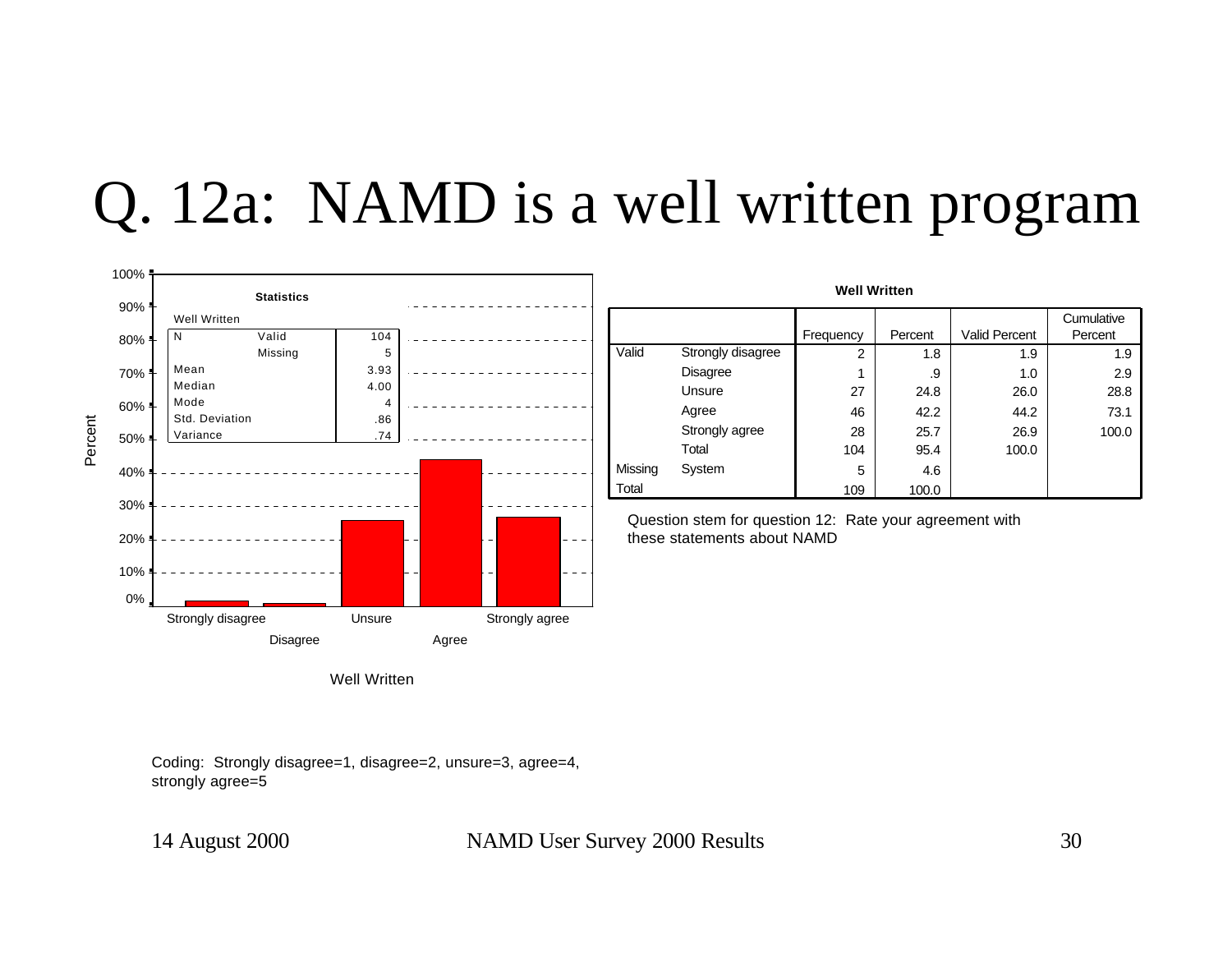## Q. 12b: NAMD meets my needs



| <b>Meets Needs</b> |                   |           |         |                      |            |  |  |
|--------------------|-------------------|-----------|---------|----------------------|------------|--|--|
|                    |                   |           |         |                      | Cumulative |  |  |
|                    |                   | Frequency | Percent | <b>Valid Percent</b> | Percent    |  |  |
| Valid              | Strongly disagree | 2         | 1.8     | 2.0                  | 2.0        |  |  |
|                    | <b>Disagree</b>   | 4         | 3.7     | 4.0                  | 6.0        |  |  |
|                    | Unsure            | 36        | 33.0    | 36.0                 | 42.0       |  |  |
|                    | Agree             | 44        | 40.4    | 44.0                 | 86.0       |  |  |
|                    | Strongly agree    | 14        | 12.8    | 14.0                 | 100.0      |  |  |
|                    | Total             | 100       | 91.7    | 100.0                |            |  |  |
| Missing            | System            | 9         | 8.3     |                      |            |  |  |
| Total              |                   | 109       | 100.0   |                      |            |  |  |

Question stem for question 12: Rate your agreement with these statements about NAMD

Meets Needs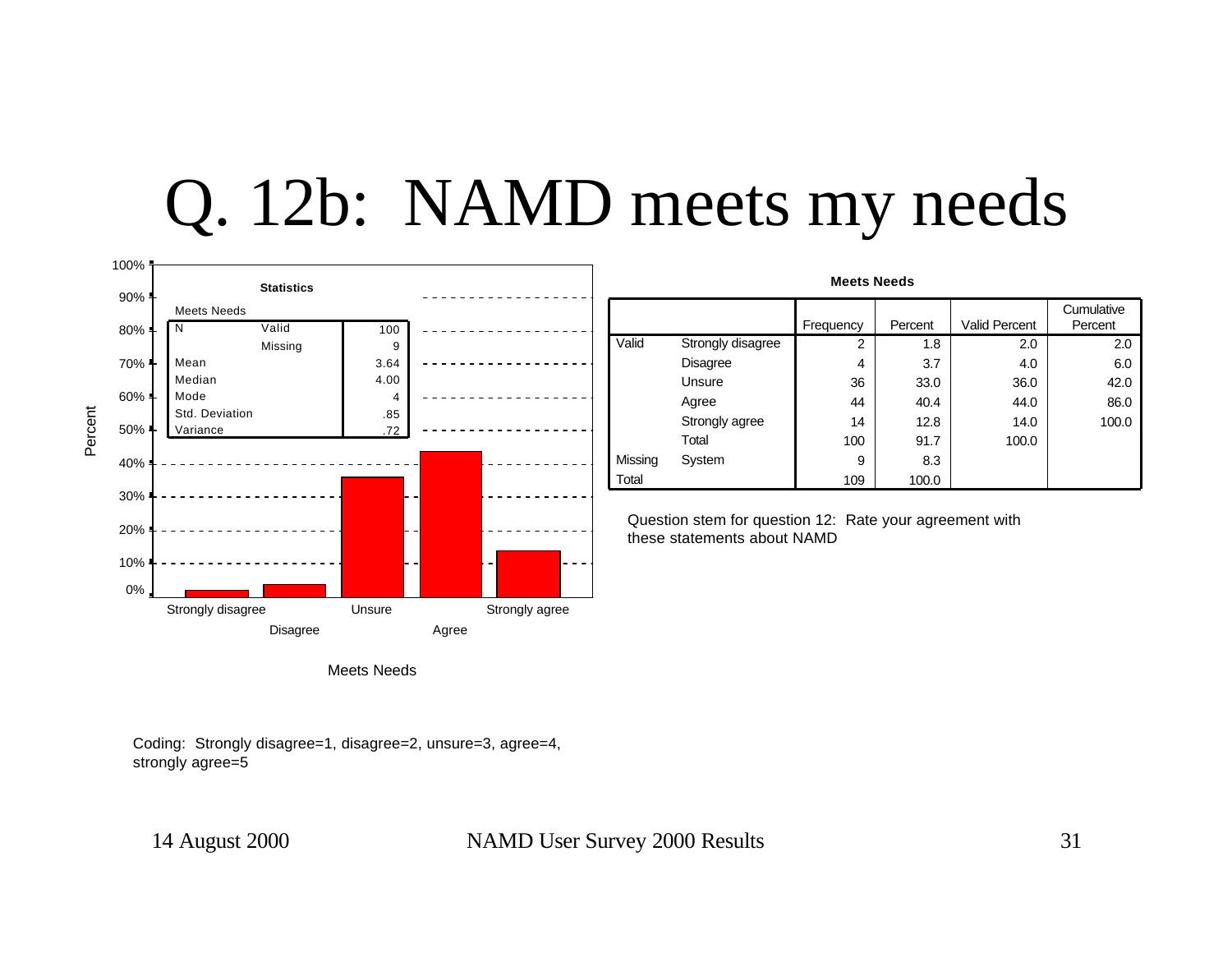# Q. 12c: NAMD developers respond to my requests



Devs Respond

Coding: Strongly disagree=1, disagree=2, unsure=3, agree=4, strongly agree=5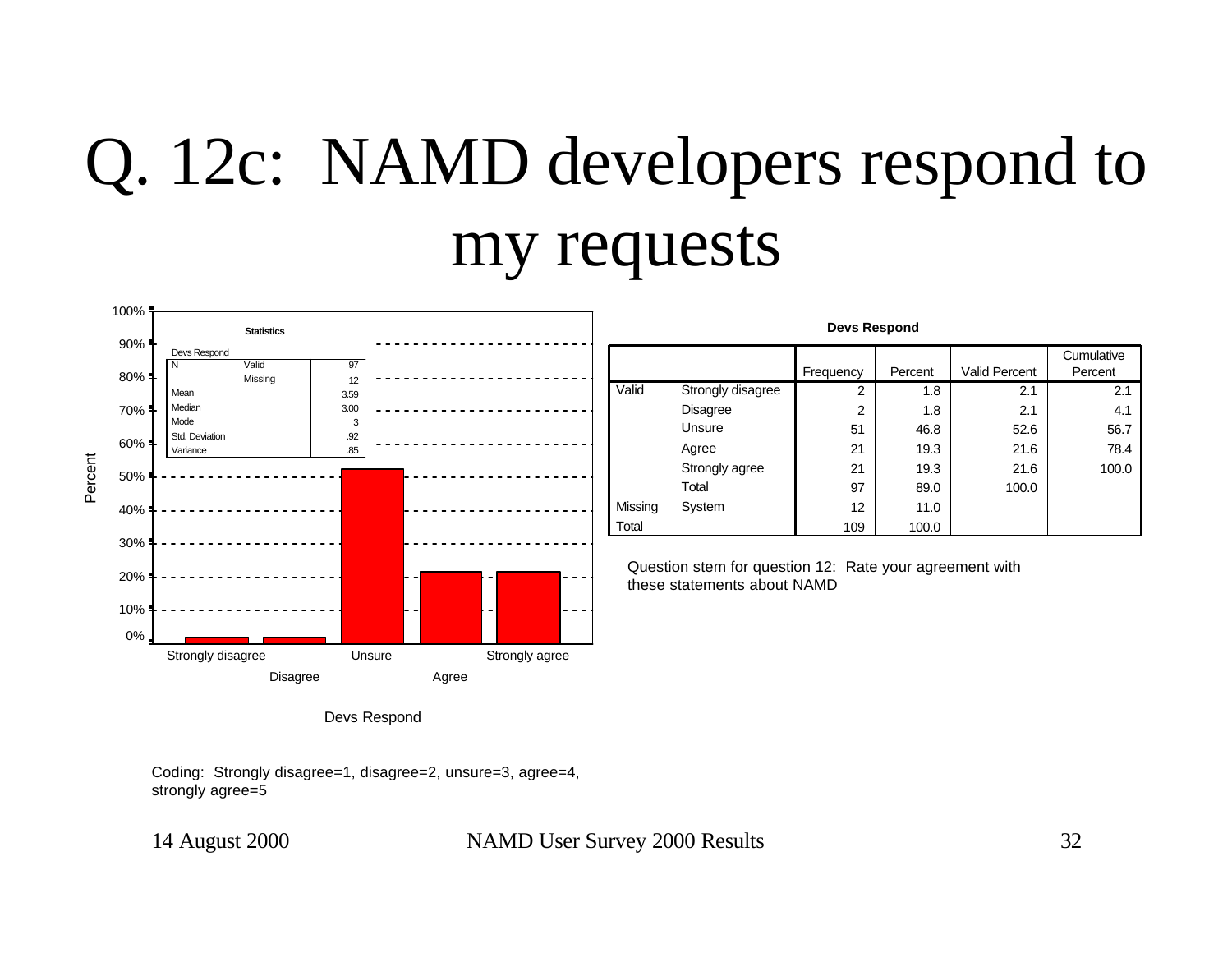# Q. 12d: NAMD support meets my expectations



Support Meets Exp

Coding: Strongly disagree=1, disagree=2, unsure=3, agree=4, strongly agree=5

#### 14 August 2000 NAMD User Survey 2000 Results 33

| <b>Support Meets Exp</b> |                   |           |         |                      |                       |  |  |
|--------------------------|-------------------|-----------|---------|----------------------|-----------------------|--|--|
|                          |                   | Frequency | Percent | <b>Valid Percent</b> | Cumulative<br>Percent |  |  |
| Valid                    | Strongly disagree |           |         |                      |                       |  |  |
|                          |                   | 2         | 1.8     | 2.1                  | 2.1                   |  |  |
|                          | Unsure            | 44        | 40.4    | 45.8                 | 47.9                  |  |  |
|                          | Agree             | 36        | 33.0    | 37.5                 | 85.4                  |  |  |
|                          | Strongly agree    | 14        | 12.8    | 14.6                 | 100.0                 |  |  |
|                          | Total             | 96        | 88.1    | 100.0                |                       |  |  |
| Missing                  | System            | 13        | 11.9    |                      |                       |  |  |
| Total                    |                   | 109       | 100.0   |                      |                       |  |  |

Question stem for question 12: Rate your agreement with these statements about NAMD

Note: No 'Disagree' values selected by respondents.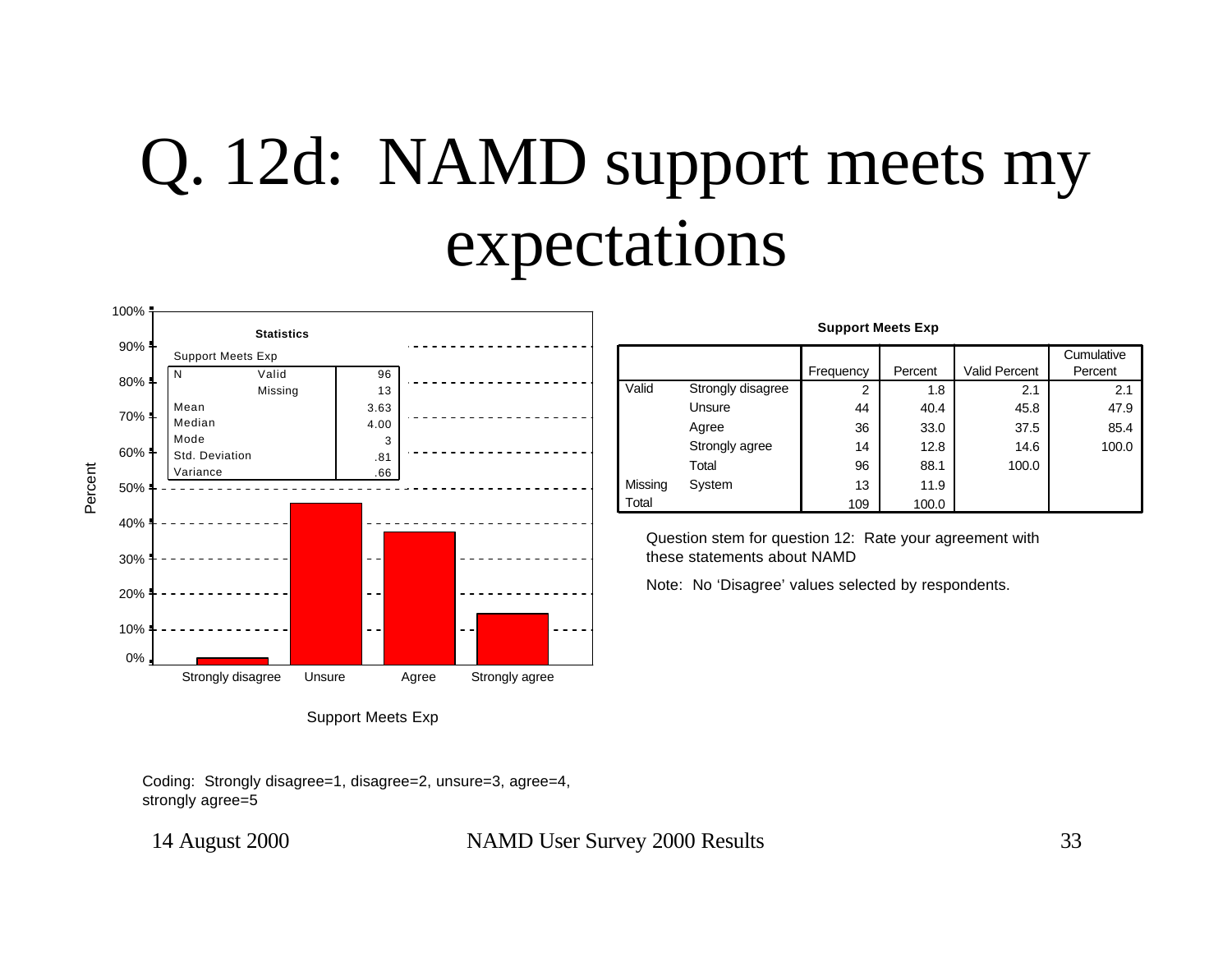### Q. 12e: NAMD web pages are instructive



| <b>Web Instructive</b> |                   |           |         |                      |                       |  |  |  |
|------------------------|-------------------|-----------|---------|----------------------|-----------------------|--|--|--|
|                        |                   | Frequency | Percent | <b>Valid Percent</b> | Cumulative<br>Percent |  |  |  |
| Valid                  | Strongly disagree |           | .9      | 1.0                  | 1.0                   |  |  |  |
|                        | <b>Disagree</b>   | 5         | 4.6     | 4.9                  | 5.8                   |  |  |  |
|                        | Unsure            | 37        | 33.9    | 35.9                 | 41.7                  |  |  |  |
|                        | Agree             | 42        | 38.5    | 40.8                 | 82.5                  |  |  |  |
|                        | Strongly agree    | 18        | 16.5    | 17.5                 | 100.0                 |  |  |  |
|                        | Total             | 103       | 94.5    | 100.0                |                       |  |  |  |
| Missing                | System            | 6         | 5.5     |                      |                       |  |  |  |
| Total                  |                   | 109       | 100.0   |                      |                       |  |  |  |

Question stem for question 12: Rate your agreement with these statements about NAMD

Web Instructive

Coding: Strongly disagree=1, disagree=2, unsure=3, agree=4, strongly agree=5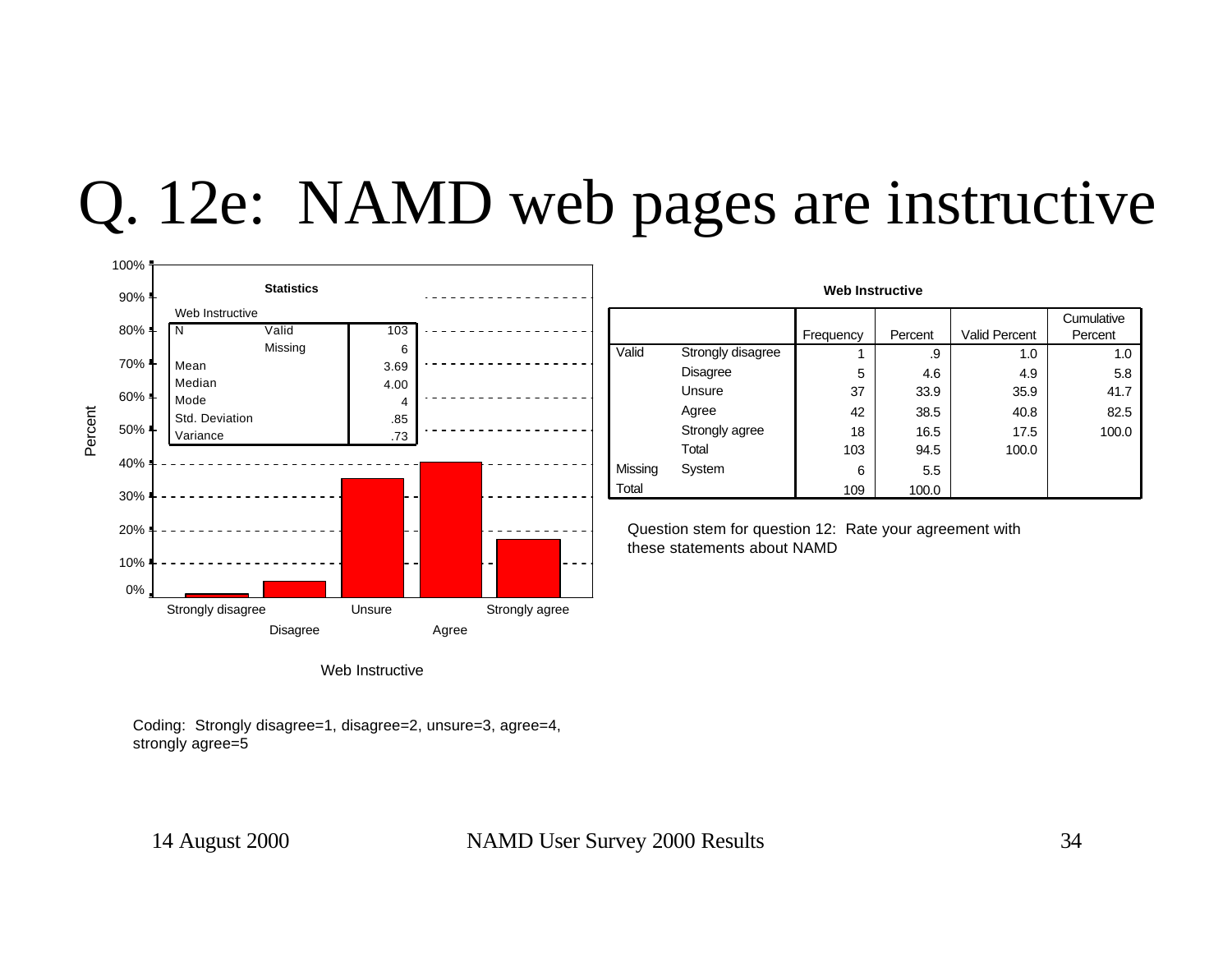# Q. 12f: NAMD documentation is clear



| Docs Clear |                   |           |         |                      |                       |  |  |  |
|------------|-------------------|-----------|---------|----------------------|-----------------------|--|--|--|
|            |                   | Frequency | Percent | <b>Valid Percent</b> | Cumulative<br>Percent |  |  |  |
| Valid      | Strongly disagree |           | .9      | 1.0                  | 1.0                   |  |  |  |
|            | <b>Disagree</b>   | 8         | 7.3     | 7.8                  | 8.8                   |  |  |  |
|            | Unsure            | 33        | 30.3    | 32.4                 | 41.2                  |  |  |  |
|            | Agree             | 42        | 38.5    | 41.2                 | 82.4                  |  |  |  |
|            | Strongly agree    | 18        | 16.5    | 17.6                 | 100.0                 |  |  |  |
|            | Total             | 102       | 93.6    | 100.0                |                       |  |  |  |
| Missing    | System            | 7         | 6.4     |                      |                       |  |  |  |
| Total      |                   | 109       | 100.0   |                      |                       |  |  |  |

Question stem for question 12: Rate your agreement with these statements about NAMD

Docs Clear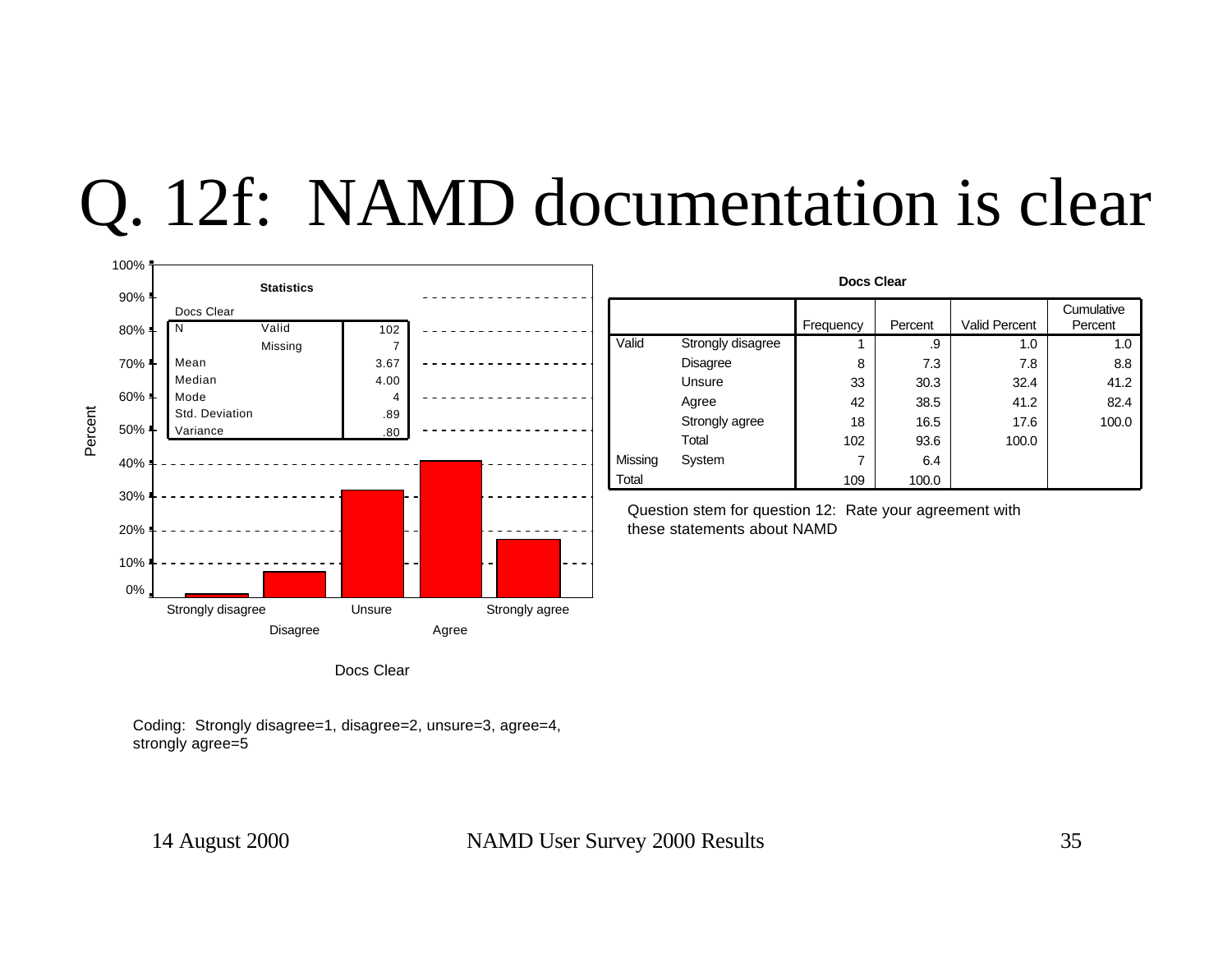## Q. 12g: NAMD documentation is complete



| <b>Docs Complete</b> |                   |                |         |                      |            |
|----------------------|-------------------|----------------|---------|----------------------|------------|
|                      |                   |                |         |                      | Cumulative |
|                      |                   | Frequency      | Percent | <b>Valid Percent</b> | Percent    |
| Valid                | Strongly disagree | $\overline{2}$ | 1.8     | 2.0                  | 2.0        |
|                      | <b>Disagree</b>   | 9              | 8.3     | 8.8                  | 10.8       |
|                      | Unsure            | 42             | 38.5    | 41.2                 | 52.0       |
|                      | Agree             | 41             | 37.6    | 40.2                 | 92.2       |
|                      | Strongly agree    | 8              | 7.3     | 7.8                  | 100.0      |
|                      | Total             | 102            | 93.6    | 100.0                |            |
| Missing              | System            | 7              | 6.4     |                      |            |
| Total                |                   | 109            | 100.0   |                      |            |

Question stem for question 12: Rate your agreement with these statements about NAMD

Docs Complete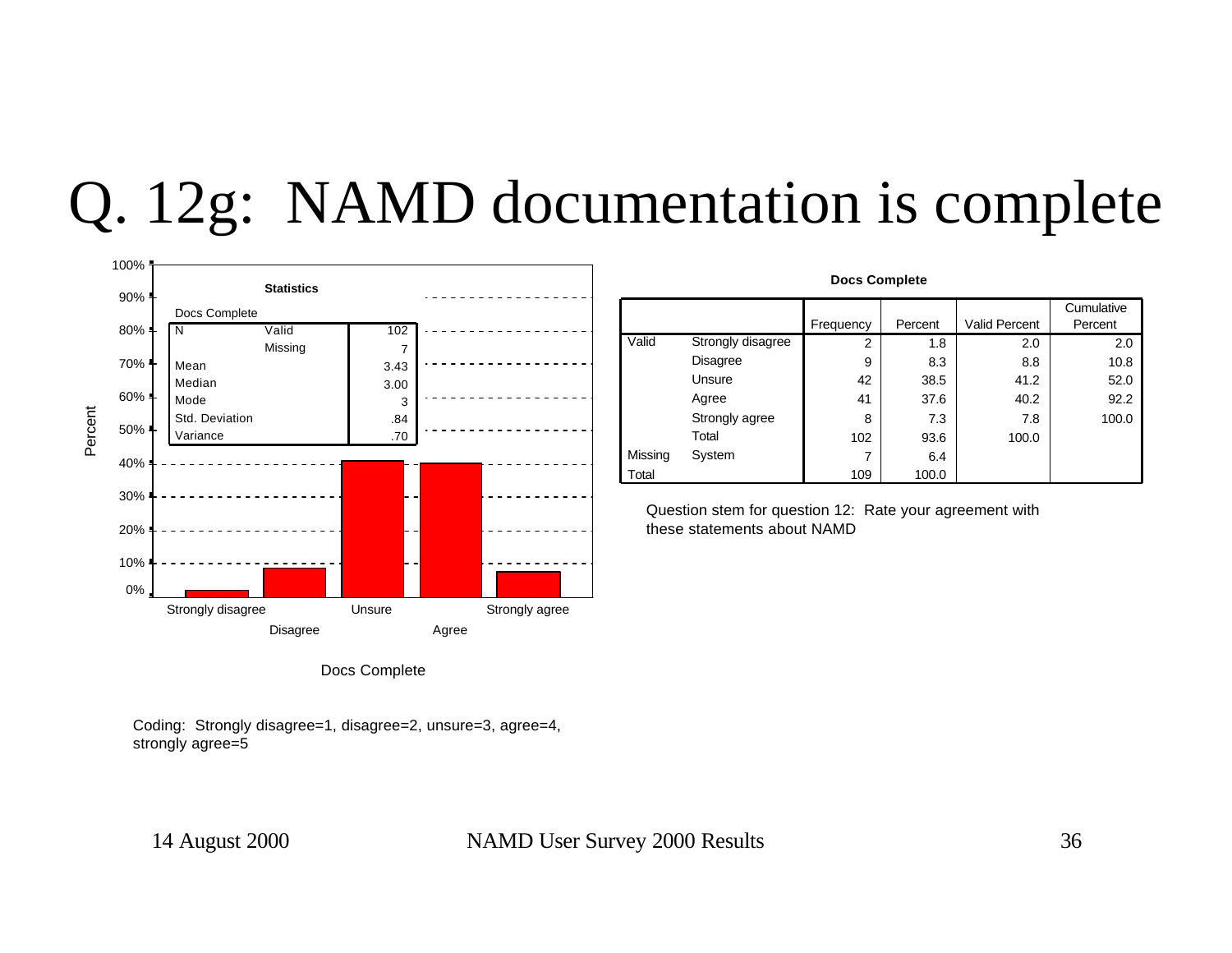## Q. 13: I am satisfied with NAMD



| <b>Satisfied</b> |                   |           |         |                      |                       |
|------------------|-------------------|-----------|---------|----------------------|-----------------------|
|                  |                   | Frequency | Percent | <b>Valid Percent</b> | Cumulative<br>Percent |
| Valid            | Strongly disagree | 3         | 2.8     | 2.9                  | 2.9                   |
|                  | Disagree          | 1         | .9      | 1.0                  | 3.8                   |
|                  | Unsure            | 31        | 28.4    | 29.5                 | 33.3                  |
|                  | Agree             | 55        | 50.5    | 52.4                 | 85.7                  |
|                  | Strongly agree    | 15        | 13.8    | 14.3                 | 100.0                 |
|                  | Total             | 105       | 96.3    | 100.0                |                       |
| Missing          | System            | 4         | 3.7     |                      |                       |
| Total            |                   | 109       | 100.0   |                      |                       |

Question stem for question 12: Rate your agreement with these statements about NAMD

**Satisfied**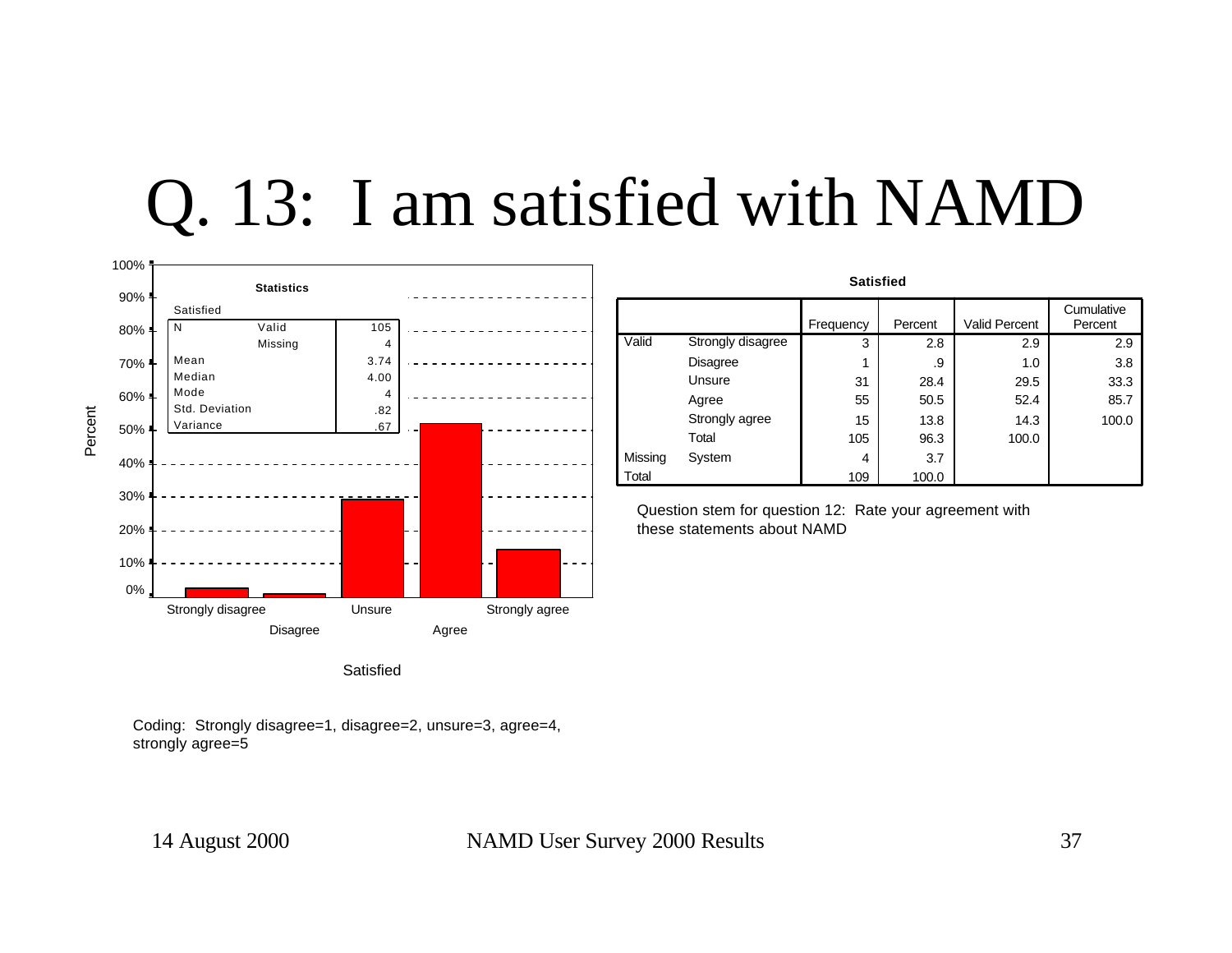## Q. 14: I first heard of NAMD from . . .

#### Web announcments

48%



| <b>Heard From</b> |             |                |         |                      |                       |  |
|-------------------|-------------|----------------|---------|----------------------|-----------------------|--|
|                   |             | Frequency      | Percent | <b>Valid Percent</b> | Cumulative<br>Percent |  |
| Valid             | email       | 4              | 3.7     | 3.7                  | 3.7                   |  |
|                   | friends     | 33             | 30.3    | 30.8                 | 34.6                  |  |
|                   | meetings    | $\overline{2}$ | 1.8     | 1.9                  | 36.4                  |  |
|                   | publication | 10             | 9.2     | 9.3                  | 45.8                  |  |
|                   | usenet      | 7              | 6.4     | 6.5                  | 52.3                  |  |
|                   | web         | 51             | 46.8    | 47.7                 | 100.0                 |  |
|                   | Total       | 107            | 98.2    | 100.0                |                       |  |
| Missing           | 1           | $\overline{2}$ | 1.8     |                      |                       |  |
| Total             |             | 109            | 100.0   |                      |                       |  |

#### **Statistics**

| <b>Heard From</b> |         |     |  |
|-------------------|---------|-----|--|
| N                 | Valid   | 107 |  |
|                   | Missing |     |  |

2